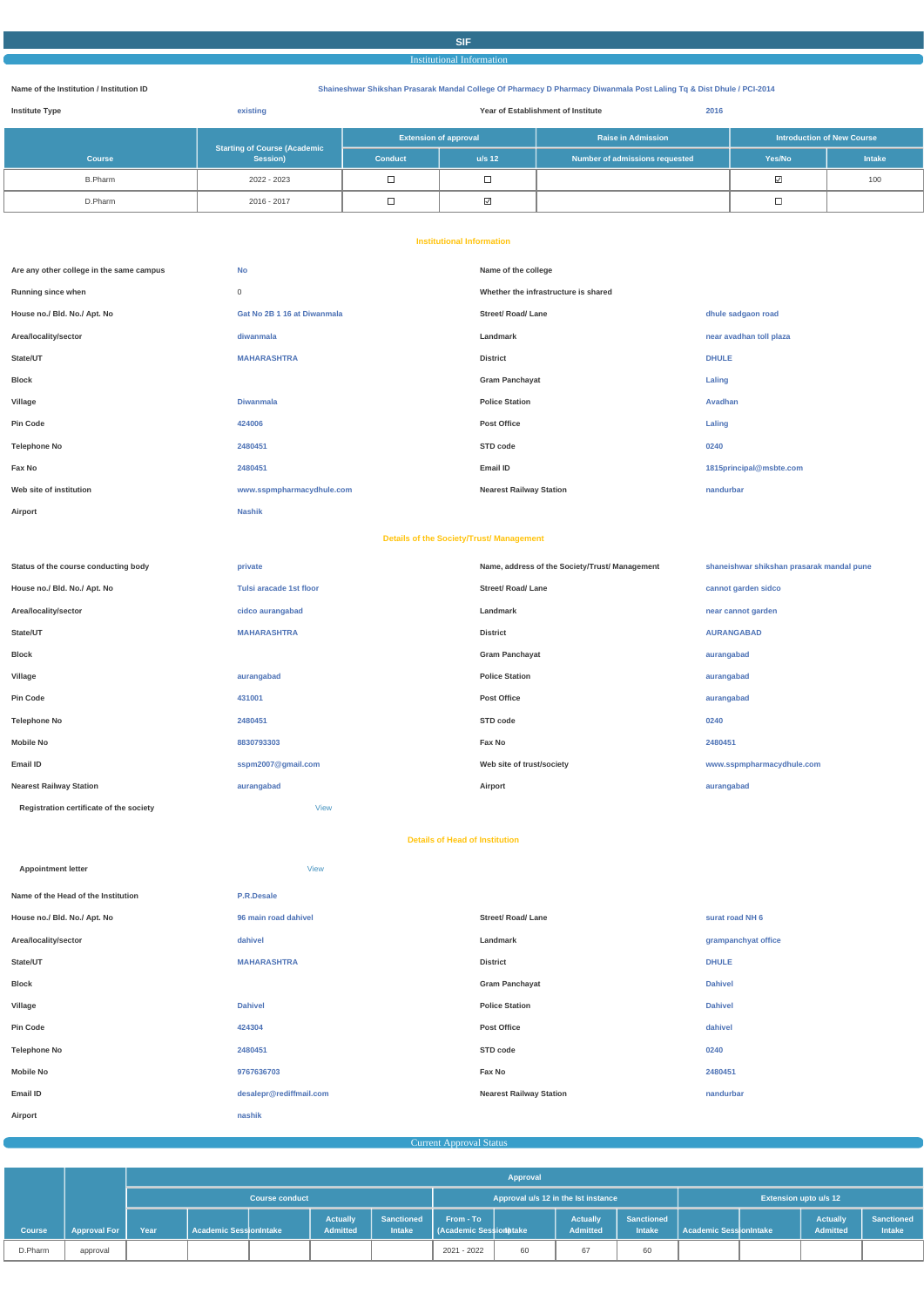| M Pharm (Specializations)               | <b>Approved Intake</b> |
|-----------------------------------------|------------------------|
| <b>Uploaded Last IR with compliance</b> | View                   |

# Details of Pharmacy Educations Regulatory Charges for Affiliation Paid **Name of The Course Pharmacy Educations Regulatory Charges for Affiliation Paid up to** D.Pharm 2021 **Uploaded Proof of Pharmacy Educations Regulatory Charges for Affiliation paid** [View](https://dgpm.nic.in/institute/getmongoPdfFile.do?renreceiptid=b66daef2-76af-4ded-a5ac-206219eb77d7&tablename=afficiationfee) **Pending Service Tax Paid No D.D Number D.D Date Amount(Rs.)** Admission details for the Past Three Years for the courses conducted by the institution **Name of The Course Sanctioned intake Actual No. of Admissions Actual No. of Admissions 2021 - 2022 2020 - 2021 2019 - 2020 2021 - 2022 2020 - 2021 2019 - 2020** B.Pharm | 0 0 | 0 0 | 0 0 | 0 0 | 0 0 | 0 D.Pharm | 67 | 60 | 60 | 60 | 64 | 60 | 57

#### Details of Examining Authority for the cours

| Name of The Course | Email<br><b>Examine Authority</b>                                                           |                       | <b>Phone Number</b> |
|--------------------|---------------------------------------------------------------------------------------------|-----------------------|---------------------|
| D.Pharm            | The Registrar Maharashtra State Board of Technical Education<br>Kherwadi Bandra East Mumbai | rbteau@msbte.com      | 02402331273         |
| B.Pharm            | Dr Babasaheb Ambedkar Technological University Lonere                                       | registrar@dbatu.ac.in | 02140275081         |

Accreditation Information

| <b>Accredited by NBA</b>  | $O$ Yes $\odot$ No |
|---------------------------|--------------------|
| <b>Accredited by NAAC</b> | $O$ Yes $\odot$ No |

| <b>Infrastructure Details</b>                                                                                                     |                                                      |                                                                            |                                        |  |  |
|-----------------------------------------------------------------------------------------------------------------------------------|------------------------------------------------------|----------------------------------------------------------------------------|----------------------------------------|--|--|
|                                                                                                                                   |                                                      |                                                                            |                                        |  |  |
| <b>Independent Building Status</b>                                                                                                | <b>YES</b>                                           | Remarks                                                                    | <b>OWN BUILDING</b>                    |  |  |
| <b>Separate Campus Status</b>                                                                                                     | <b>YES</b>                                           | Remarks                                                                    | <b>SEPARATE CAMPUS</b>                 |  |  |
| Wing of another college Status                                                                                                    | <b>NO</b>                                            | Remarks                                                                    | <b>NO</b>                              |  |  |
| <b>Multi Institutional Campus Status</b>                                                                                          | <b>NO</b>                                            | Remarks                                                                    | <b>NO</b>                              |  |  |
| Whether other Educational Institutions/Courses are also<br>being run by the Trust / Institution in the same Building /<br>campus? | <b>NO</b>                                            | Remarks                                                                    | <b>NO</b>                              |  |  |
| <b>Availability of Land</b>                                                                                                       | 2.0 acres District HQ/Corporation/Municipality limit | <b>Status</b>                                                              | <b>YES</b>                             |  |  |
| Remarks                                                                                                                           | <b>OWN LAND</b>                                      | Land Details to be in name of Trust and Society(Records<br>to be enclosed) | Own                                    |  |  |
|                                                                                                                                   |                                                      | <b>Trust and Society Document</b>                                          | <b>View</b>                            |  |  |
| <b>Sale Deed Document</b>                                                                                                         | <b>View</b>                                          | Remarks                                                                    | <b>SALE DEED ATTACHED</b>              |  |  |
| <b>Approved Building Plan Document</b>                                                                                            | <b>View</b>                                          | Remarks                                                                    | <b>APPROVED BUILDING PLAN ATTACHED</b> |  |  |
| Total Builtup area of the institution                                                                                             | 3825                                                 |                                                                            |                                        |  |  |
| <b>Instructional area</b>                                                                                                         | 2325                                                 | <b>Instructional area Document</b>                                         | <b>View</b>                            |  |  |
| Administrative area                                                                                                               | 286                                                  | <b>Administrative area Document</b>                                        | <b>View</b>                            |  |  |

| Amenities area          | 626 | <b>Amenities area Document</b>   |         |
|-------------------------|-----|----------------------------------|---------|
| <b>Circulation area</b> | 588 | <b>Circulation area Document</b> | $V$ iew |

#### Number of Class Rooms

| Name of The Course | <b>Required Area</b> | <b>Required No's</b> | <b>Available No's</b> | <b>Available Area in (Sq.mts)</b> |
|--------------------|----------------------|----------------------|-----------------------|-----------------------------------|
| <b>B.Pharm</b>     | 75 Sqmts             |                      |                       | 150                               |
| D.Pharm            | 75 Sqmts             |                      |                       | 150                               |

#### **Laboratory Requirement Details**

| S.No | <b>Total</b><br>  courses   Intake  <br>run by | No. of |     | Dept of<br><b>Pharmaceutics</b> | Dept of<br><b>Pharmaceutical</b> | <b>Chemistry</b> | Pharmacology | Dept of |            | Dept of<br>Pharmacognosy |     | <b>Dept of Pharmacy</b><br><b>Practice</b> | <b>Pharmaceutics</b> | Dept of | Dept of<br><b>Pharmaceutical</b><br><b>Chemistry</b> |      | Dept of<br>Pharmacology |      | Dept of<br>Pharmacognosy                                                                                                                                                                                                               |      | Dept of Pharmacy<br><b>Practice</b> |      | Total |
|------|------------------------------------------------|--------|-----|---------------------------------|----------------------------------|------------------|--------------|---------|------------|--------------------------|-----|--------------------------------------------|----------------------|---------|------------------------------------------------------|------|-------------------------|------|----------------------------------------------------------------------------------------------------------------------------------------------------------------------------------------------------------------------------------------|------|-------------------------------------|------|-------|
|      | the<br>Institution                             |        | Req | Avbl                            | Real                             | <b>Avbl</b>      | Reg          | Avbl    | <b>Rea</b> | Avbl                     | Reg | Avbl                                       | area                 | area    | area                                                 | area | area                    | area | No.Labs   No.Labs   No.Labs   No.Labs   No.Labs   No.Labs   No.Labs   No.Labs   No.Labs   No.Labs   Required Available Required Available Required Available Required Available Required Available Required Available Required<br>area | area | area                                | area |       |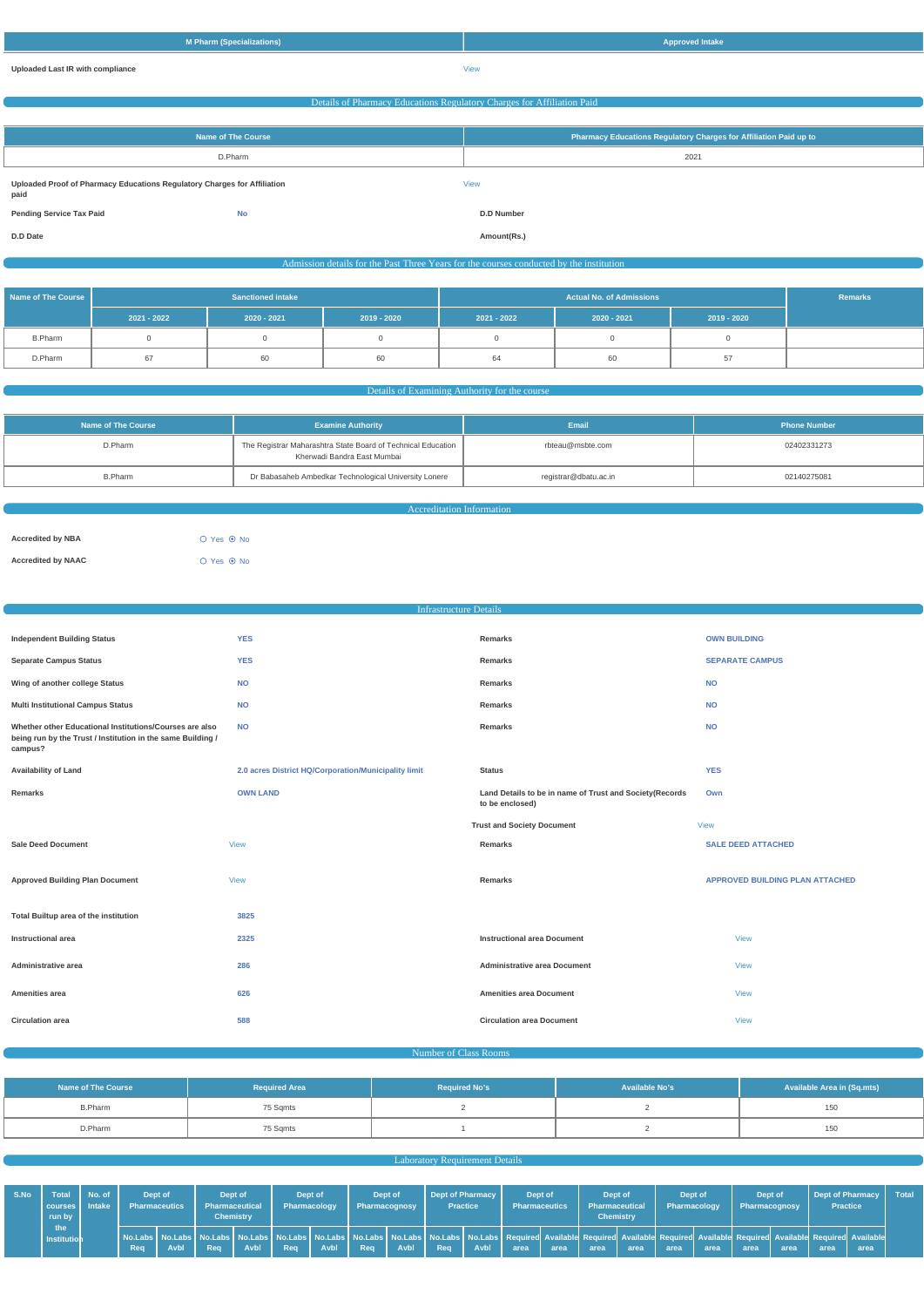| B.Pharm | 100 |  |  |  |  |  | -- | $\overline{a}$<br>ـ ب | . . | $\sim$<br>$\sim$ | $- -$ | $- -$<br>7 U | . . |  |
|---------|-----|--|--|--|--|--|----|-----------------------|-----|------------------|-------|--------------|-----|--|
| D.Pharm | 60  |  |  |  |  |  |    |                       |     |                  |       |              |     |  |

#### Common Facilities

| <b>InfraStructure Details</b>                                                                          | <b>Requirement As per Norms</b>                                            | <b>Available No's</b> | <b>Available Area Sqmt's</b> |
|--------------------------------------------------------------------------------------------------------|----------------------------------------------------------------------------|-----------------------|------------------------------|
| Preparation Room for each lab (One room<br>can be shared by two labs, if it is in between<br>two labs) | 10 sq mts (minimum)                                                        | 5                     | 50                           |
| Area of the Machine Room                                                                               | 80-100 Sq.mts                                                              | $\mathbf{1}$          | 100                          |
| Central Instrumentation Room                                                                           | 80 Sq.mts with A/C                                                         | $\mathbf{1}$          | 80                           |
| Store Room - I                                                                                         | 1 (Area 100 Sq mts)                                                        | $\mathbf{1}$          | 100                          |
| Store Room - II (For Inflammable chemicals)                                                            | 1 (Area 20 Sq mts)                                                         | $\mathbf{1}$          | 25                           |
| First aid room                                                                                         | 10 Sq.mts                                                                  | $\mathbf{1}$          | 10                           |
| Museum                                                                                                 | 50 Sq.mts                                                                  | $\mathbf{1}$          | 50                           |
| Animal house                                                                                           | 80 Sq.mts                                                                  | $\mathbf 0$           | $\overline{0}$               |
| Auditorium                                                                                             | 250 to 300 Seating capacities                                              | $\mathbf{1}$          | 170                          |
| Seminar hall                                                                                           | 100 Seating capacity with AC facility                                      | $\overline{1}$        | 132                          |
| Herbal Garden (Desirable)                                                                              | Adequate Number of Medicinal Plants                                        | $\mathbf{1}$          | 100                          |
| Girl's Common Room (Essential)                                                                         | 60 Sq.mts                                                                  | $\overline{1}$        | 75                           |
| Boy's Common Room (Essential)                                                                          | 60 Sq.mts                                                                  | $\overline{1}$        | 75                           |
| Toilet Blocks for Boys                                                                                 | 0.8 Sq.mt/student                                                          | $\overline{2}$        | 50                           |
| <b>Toilet Blocks for Girls</b>                                                                         | 0.8 Sq.mt/student                                                          | $\overline{2}$        | 50                           |
| Drinking Water facility - Water Cooler<br>(Essential).                                                 |                                                                            | $\overline{1}$        | 10                           |
| Boy's Hostel (Desirable)                                                                               | 9 Sq .mts / Room Single occupancy                                          | $\mathbb O$           | $\overline{0}$               |
| Gir's Hostel (Desirable)                                                                               | 9 Sq .mts / Room (single occupancy) 20 Sq mts / Room (triple<br>occupancy) | $\mathbf 0$           | $\mathbf 0$                  |
| Power Backup Provision (Desirable)                                                                     |                                                                            | $\mathbf{1}$          | 20                           |

# **Computer And Other Facilities**

| <b>Item Name</b>                 | <b>Required</b>                  | Available No. | Available Area (in Sq mts) |
|----------------------------------|----------------------------------|---------------|----------------------------|
| Computer Room for B.Pharm Course | 01 (Area 75 Sq mts)              |               | 76                         |
| Computer (Latest Configuration)  | 1 system for every 10 students   | 15            |                            |
| Printers                         | 1 printer for every 10 computers |               |                            |
| Multi Media Projector            | 01                               |               |                            |
| Generator (5KVA)                 | 01                               |               | 20                         |

# Amenities Details

| <b>Amenities (Desirable) Name</b>        | Requirement as per Norms (in area) | Available No.  | <b>Available Area (in Sq mts)</b> |
|------------------------------------------|------------------------------------|----------------|-----------------------------------|
| Principal quarters                       | 80 Sq. mts                         |                | $\Omega$                          |
| Staff quarters                           | 16 x 80 Sq. mts                    | $\mathbf 0$    | $\mathbf{0}$                      |
| Canteen                                  | 100 Sq. mts                        |                | 100                               |
| Parking Area for staff and students      |                                    | $\overline{2}$ | 500                               |
| <b>Bank Extension Counter</b>            |                                    | $\Omega$       | $\Omega$                          |
| Co operative Stores                      |                                    |                | 30                                |
| <b>Guest House</b>                       | 80 Sq. mts                         | $\Omega$       | $\mathbf{0}$                      |
| <b>Transport Facilities for students</b> |                                    |                | $\mathbf{0}$                      |
| Medical Facility (First Aid) Essential   |                                    |                | $\Omega$                          |

# LABORATORIES

| Gas supply          | <b>YES</b>       | <b>Electricity supply</b> | <b>YES</b> |
|---------------------|------------------|---------------------------|------------|
| <b>Water supply</b> | <b>YES</b><br>__ |                           |            |

| Name of The Lab                 | No Of Labs | Area of Lab(Sq.Mts) |
|---------------------------------|------------|---------------------|
| Pharmaceutics                   |            | 75                  |
| <b>Pharmaceutical Chemistry</b> |            | 75                  |
| Physiology and Pharamcology     |            | 75                  |
| <b>Pharmacy Practice</b>        |            | 75                  |
| Pharmacognosy                   |            | 75                  |
| Anatomy                         |            | 75                  |
| physiology                      |            | 75                  |
| <b>Bio Chemistry</b>            |            | 75                  |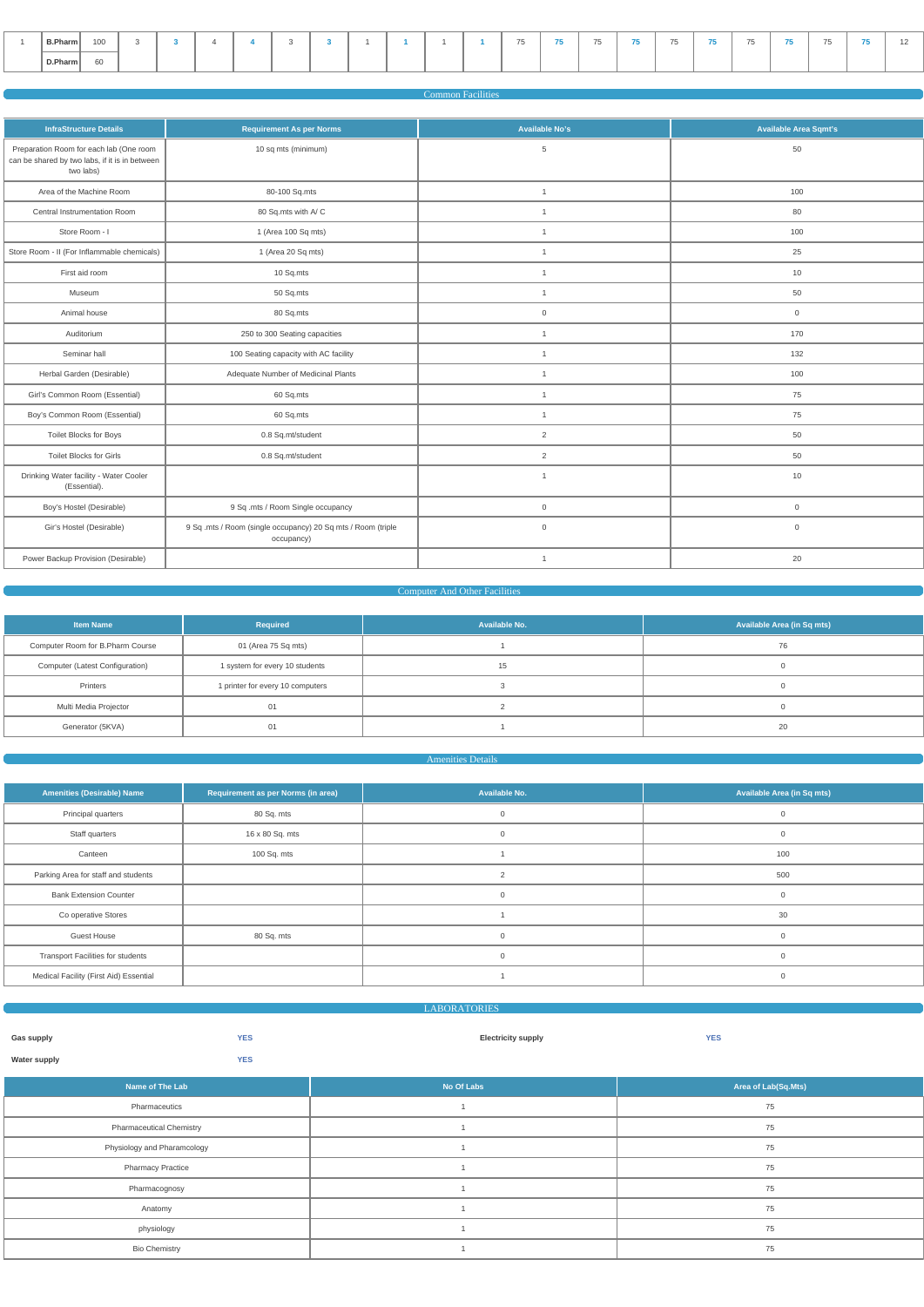| Pharma ceutics            |  |
|---------------------------|--|
| pharma ceutical chemistry |  |
| pharmacy practice         |  |

| PHYSICAL INFRASTRUCTURE |
|-------------------------|
|-------------------------|

| <b>Own Building</b>             | <b>YES</b> | <b>Rented Building</b> | <b>NO</b>  |  |  |  |  |
|---------------------------------|------------|------------------------|------------|--|--|--|--|
| No. of Class rooms              | 4          |                        |            |  |  |  |  |
| <b>Administration area like</b> |            |                        |            |  |  |  |  |
| Museum                          | <b>YES</b> | <b>Machine room</b>    | <b>YES</b> |  |  |  |  |
| Preparation room                | <b>YES</b> | Store room             | <b>YES</b> |  |  |  |  |
| Library                         | <b>YES</b> | Principal room         | <b>YES</b> |  |  |  |  |
| Staff room                      | <b>YES</b> |                        |            |  |  |  |  |

**CURRICULUM** 

| Name of The Course I | <b>Sanctioned Intake</b> | <b>Student:Staff Ration Theory</b> | <b>Student:Staff Ration Practical</b> | <b>Examination Scheme</b> | Date of Commencement | <b>Date of Completion</b> |  |
|----------------------|--------------------------|------------------------------------|---------------------------------------|---------------------------|----------------------|---------------------------|--|
| D.Pharm              |                          | 60:1                               | 20:1                                  | annual                    | 26-06-2019           | 27-03-2020                |  |
| <b>B.Pharm</b>       |                          | 20:1                               | 20:1                                  | semester                  | 29-01-2021           | 29-01-2021                |  |

(Required ratio - Theory -> 60:1 and Practicals -> 20:1)

(If there are more than 20 students in a batch 2 staff members to be present provided the lab is spacious)

| Whether PCI curriculum is adopted? | Yes |             |
|------------------------------------|-----|-------------|
| <b>Enclose Calendar of Events</b>  |     | <b>View</b> |
| Enclose Time Table for all courses |     | <b>View</b> |

| Whether the prescribed numbers of classes are being conducted as per PCI norms |  |  |  |  |
|--------------------------------------------------------------------------------|--|--|--|--|
|--------------------------------------------------------------------------------|--|--|--|--|

| Name of the Course | <b>Semester</b> | <b>Name of The Subject</b>                    |                        | <b>Theory</b>         |                     | <b>Practical</b>                               |                        | <b>Tutorials</b>             |
|--------------------|-----------------|-----------------------------------------------|------------------------|-----------------------|---------------------|------------------------------------------------|------------------------|------------------------------|
|                    |                 |                                               | Prescribed No of Hours | No of Hours Conducted |                     | Prescribed No of Hours   No of Hours Conducted | Prescribed No of Hours | <b>No of Hours Conducted</b> |
| 1 B.Pharm          |                 |                                               |                        |                       |                     |                                                |                        |                              |
|                    | $\mathbf{1}$    | Human Anatomy & Physiology                    | 45                     | $\mathsf 0$           | 60                  | $\overline{0}$                                 | 15                     | $\overline{0}$               |
|                    | $\overline{1}$  | Pharmaceutical Analysis - I                   | 45                     | $\mathsf{O}\xspace$   | 60                  | $\mathsf{O}\xspace$                            | 15                     | $\overline{0}$               |
|                    | $\overline{1}$  | Pharmaceutics-I                               | 45                     | $\mathbf 0$           | 60                  | $\mathsf{O}\xspace$                            | 15                     | $\mathsf{O}\xspace$          |
|                    | $\overline{1}$  | Pharmaceutical Inorganic Chemistry            | 45                     | $\mathbf 0$           | 60                  | $\mathsf 0$                                    | 15                     | $\overline{0}$               |
|                    | $\overline{1}$  | Communication skills                          | 30                     | $\mathsf{O}\xspace$   | 30                  | $\mathsf{O}\xspace$                            | $\overline{0}$         |                              |
|                    | $\mathbf{1}$    | <b>Remedial Biology</b>                       | 30                     | $\mathsf{O}\xspace$   | 30                  | $\mathsf{O}\xspace$                            | $\overline{0}$         |                              |
|                    | $\overline{1}$  | <b>Remedial Mathematics</b>                   | 30                     | $\mathsf 0$           | $\overline{0}$      | $\overline{0}$                                 | $\overline{0}$         |                              |
|                    | $\overline{2}$  | Human Anatomy and Physiology - II             | 45                     | $\mathsf 0$           | 60                  | $\overline{0}$                                 | 15                     | $\overline{0}$               |
|                    | $\overline{2}$  | Pharmaceutical Organic Chemistry - I          | 45                     | $\mathsf 0$           | 60                  | $\overline{0}$                                 | 15                     | $\overline{0}$               |
|                    | $\overline{2}$  | Biochemistry                                  | 45                     | $\mathsf 0$           | 60                  | $\overline{0}$                                 | 15                     | $\overline{0}$               |
|                    | $\overline{2}$  | Pathophysiology                               | 45                     | $\mathsf 0$           | $\overline{0}$      | $\mathsf 0$                                    | 15                     | $\overline{0}$               |
|                    | $\overline{2}$  | <b>Computer Applications in Pharmacy</b>      | 45                     | $\mathsf 0$           | 30                  | $\overline{0}$                                 | $\overline{0}$         |                              |
|                    | $\overline{2}$  | Environmental sciences                        | 45                     | $\mathsf{O}\xspace$   | $\overline{0}$      | $\overline{0}$                                 | $\overline{0}$         |                              |
| 2 B.Pharm          |                 |                                               |                        |                       |                     |                                                |                        |                              |
|                    | $\mathbf{3}$    | Pharmaceutical Organic Chemistry II           | 45                     | $\mathsf{O}\xspace$   | 60                  | $\mathsf 0$                                    | 15                     | $\overline{0}$               |
|                    | $\mathbf{3}$    | Physical Pharmaceutics I                      | 45                     | $\mathsf 0$           | 60                  | $\mathsf{O}\xspace$                            | 15                     | $\overline{0}$               |
|                    | $\mathbf{3}$    | Pharmaceutical Microbiology                   | 45                     | $\mathsf{O}\xspace$   | 60                  | $\overline{0}$                                 | 15                     | $\mathsf{O}\xspace$          |
|                    | $\mathbf{3}$    | <b>Pharmaceutical Engineering</b>             | 45                     | $\mathsf 0$           | 60                  | $\overline{0}$                                 | 15                     | $\overline{0}$               |
|                    | $\overline{4}$  | Pharmaceutical Organic Chemistry - III        | 45                     | $\mathsf 0$           | $\overline{0}$      | $\overline{0}$                                 | 15                     | $\overline{0}$               |
|                    | $\overline{4}$  | Medicinal Chemistry - I                       | 45                     | $\mathsf 0$           | 60                  | $\mathsf{O}\xspace$                            | 15                     | $\mathsf{O}\xspace$          |
|                    | $\overline{4}$  | Physical Pharmaceutics - II                   | 45                     | $\mathsf{O}\xspace$   | 60                  | $\mathsf 0$                                    | 15                     | $\overline{0}$               |
|                    | $\overline{4}$  | Pharmacology - I                              | 45                     | $\boldsymbol{0}$      | 60                  | $\mathsf{O}\xspace$                            | 15                     | $\overline{0}$               |
|                    | $\overline{4}$  | Pharmacognosy and Phytochemistry -<br>$\perp$ | $45\,$                 | $\mathsf{O}\xspace$   | 60                  | $\mathsf{O}\xspace$                            | 15                     | $\mathsf{O}\xspace$          |
|                    | 3 <sup>1</sup>  | <b>Computer Applications in Pharmacy</b>      | 45                     | $\mathsf{O}\xspace$   | 30                  | $\mathsf{O}$                                   | $\mathsf{O}\xspace$    |                              |
| 3 B.Pharm          |                 |                                               |                        |                       |                     |                                                |                        |                              |
|                    | $5\overline{)}$ | Medicinal Chemistry - II                      | 45                     | $\mathsf{O}\xspace$   | $\mathsf{O}\xspace$ | $\mathsf{O}$                                   | 15                     | $\mathsf{O}\xspace$          |
|                    | $5\overline{)}$ | Industrial Pharmacy - I                       | $45\,$                 | $\mathbf 0$           | 60                  | $\overline{0}$                                 | 15                     | $\overline{0}$               |
|                    | $5\overline{)}$ | Pharmacology - II                             | 45                     | $\mathsf{O}\xspace$   | 60                  | $\mathsf{O}$                                   | 15                     | $\mathsf{O}$                 |
|                    | $5\overline{)}$ | Pharmacognosy and Phytochemistry -<br>$\,$ II | 45                     | $\mathsf{O}\xspace$   | 60                  | $\mathsf{O}\xspace$                            | 15                     | $\mathsf{O}\xspace$          |
|                    | $5\overline{)}$ | Pharmaceutical Jurisprudence                  | 45                     | $\mathsf{O}\xspace$   | $\overline{0}$      | $\mathsf{O}\xspace$                            | 15                     | $\overline{0}$               |
|                    | 6               | Medicinal Chemistry - III                     | $45\,$                 | $\overline{0}$        | 60                  | $\overline{0}$                                 | 15                     | $\mathsf{O}$                 |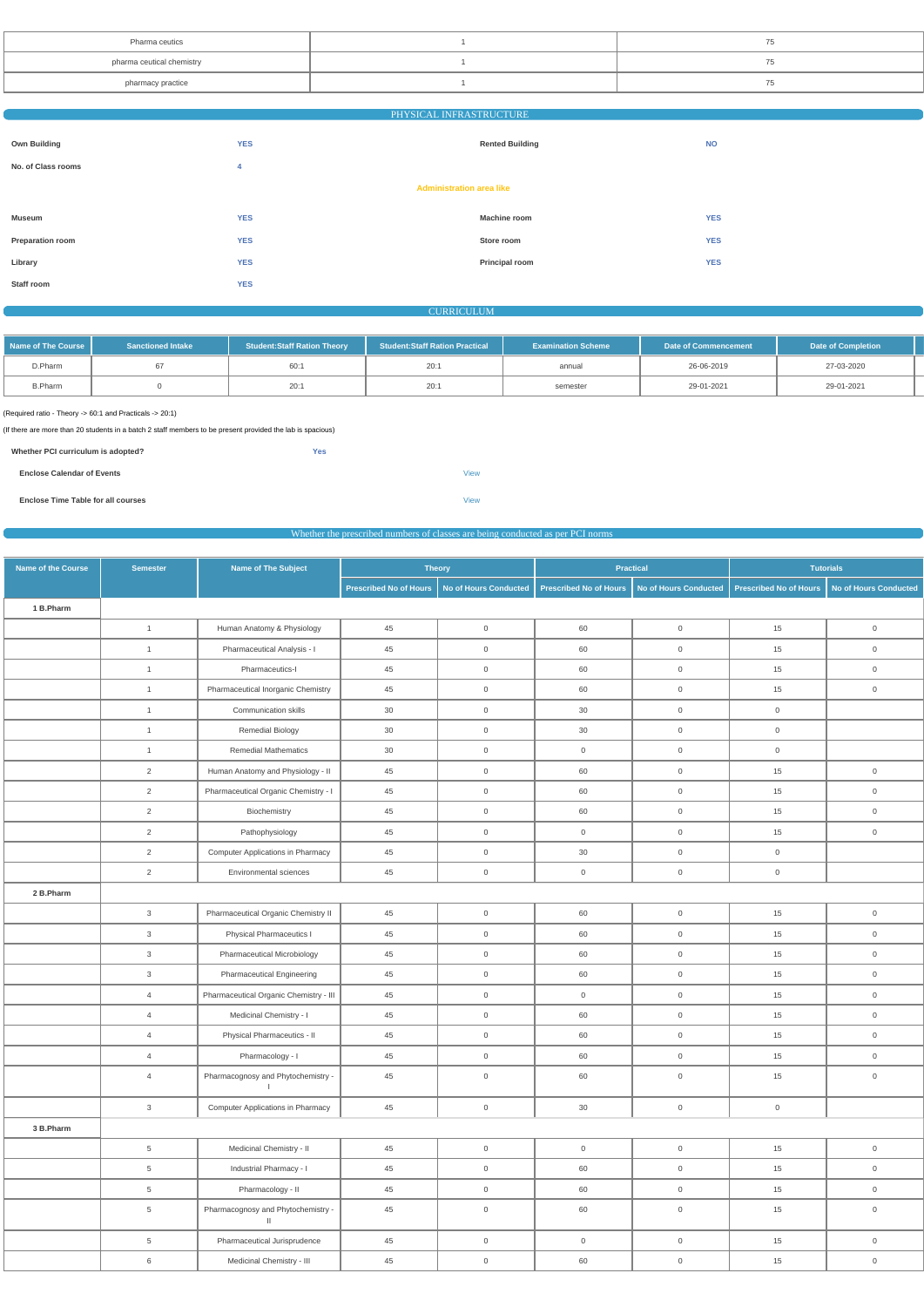|           | 6               | Pharmacology - III                                | 45             | $\overline{0}$      | 60                  | $\overline{0}$      | 15                  | $\mathsf{O}\xspace$ |
|-----------|-----------------|---------------------------------------------------|----------------|---------------------|---------------------|---------------------|---------------------|---------------------|
|           | $6\phantom{.}6$ | Herbal Drug Technology                            | 45             | $\overline{0}$      | 60                  | $\overline{0}$      | 15                  | $\mathsf{O}\xspace$ |
|           | 6               | Biopharmaceutics and<br>Pharmacokinetics          | $45\,$         | $\overline{0}$      | $\mathbf 0$         | $\overline{0}$      | 15                  | $\overline{0}$      |
|           | 6               | Pharmaceutical<br>Biotechnology                   | 45             | $\overline{0}$      | $\mathbb O$         | $\mathsf{O}\xspace$ | 15                  | $\mathsf{O}$        |
|           | $6\,$           | <b>Quality Assurance</b>                          | $45\,$         | $\overline{0}$      | $\mathsf{O}\xspace$ | $\overline{0}$      | 15                  | $\mathsf{O}\xspace$ |
| 4 B.Pharm |                 |                                                   |                |                     |                     |                     |                     |                     |
|           | $\overline{7}$  | Instrumental Methods of<br>Analysis               | 45             | $\overline{0}$      | 60                  | $\mathsf{O}\xspace$ | 15                  | $\mathsf 0$         |
|           | $\overline{7}$  | Industrial Pharmacy - II                          | 45             | $\overline{0}$      | $\mathsf{O}\xspace$ | $\overline{0}$      | 15                  | $\mathsf{O}\xspace$ |
|           | $\overline{7}$  | <b>Pharmacy Practice</b>                          | 45             | $\overline{0}$      | $\overline{0}$      | $\overline{0}$      | 15                  | $\mathsf{O}\xspace$ |
|           | $\overline{7}$  | Novel Drug Delivery<br>System                     | 45             | $\overline{0}$      | $\overline{0}$      | $\overline{0}$      | 15                  | $\mathsf{O}\xspace$ |
|           | $\overline{7}$  | Practice School                                   | $\overline{0}$ | $\overline{0}$      | 180                 | $\overline{0}$      | $\mathsf{O}\xspace$ |                     |
|           | 8               | <b>Biostatistics and Research</b><br>Methodology  | $45\,$         | $\mathsf 0$         | $\mathsf{O}\xspace$ | $\mathsf{O}\xspace$ | 15                  | $\mathsf{O}\xspace$ |
|           | $\,8\,$         | Social and Preventive<br>Pharmacy                 | 45             | $\mathsf 0$         | $\mathbf 0$         | $\mathsf{O}\xspace$ | 15                  | $\mathsf{O}$        |
|           | 8               | Pharma Marketing<br>Management                    | $45\,$         | $\overline{0}$      | $\mathsf{O}\xspace$ | $\mathsf{O}\xspace$ | $\mathsf{O}\xspace$ |                     |
|           | 8               | Pharmaceutical Regulatory<br>Science              | 45             | $\mathsf 0$         | $\mathbb O$         | $\mathsf{O}\xspace$ | $\mathsf{O}\xspace$ |                     |
|           | $\,8\,$         | Pharmacovigilance                                 | 45             | $\overline{0}$      | $\mathsf{O}\xspace$ | $\overline{0}$      | $\mathsf{O}\xspace$ |                     |
|           | $\,8\,$         | Quality Control and<br>Standardization of Herbals | 45             | $\mathsf{O}\xspace$ | $\overline{0}$      | $\mathsf{O}\xspace$ | $\mathsf{O}\xspace$ |                     |
|           | 8               | Computer Aided Drug<br>Design                     | 45             | $\overline{0}$      | $\overline{0}$      | $\overline{0}$      | $\mathsf{O}\xspace$ |                     |
|           | 8               | Cell and Molecular Biology                        | $45\,$         | $\overline{0}$      | $\overline{0}$      | $\overline{0}$      | $\overline{0}$      |                     |
|           | $\,8\,$         | <b>Cosmetic Science</b>                           | 45             | $\overline{0}$      | $\mathsf{O}\xspace$ | $\overline{0}$      | $\mathsf{O}\xspace$ |                     |
|           | $\,8\,$         | Experimental<br>Pharmacology                      | $45\,$         | $\mathsf{O}$        | $\mathsf{O}\xspace$ | $\mathsf{O}\xspace$ | $\mathsf{O}\xspace$ |                     |
|           | $\,8\,$         | Advanced Instrumentation<br>Techniques            | 45             | $\overline{0}$      | $\mathsf{O}\xspace$ | $\overline{0}$      | $\mathsf{O}\xspace$ |                     |
|           | $\,8\,$         | Dietary Supplements and<br>Nutraceuticals         | 45             | $\overline{0}$      | $\mathsf{O}\xspace$ | $\mathsf{O}\xspace$ | $\mathsf{O}\xspace$ |                     |
|           | $\,8\,$         | Project Work                                      | $\overline{0}$ | $\overline{0}$      | 180                 | $\overline{0}$      | $\mathsf{O}\xspace$ |                     |
| 1 D.Pharm |                 |                                                   |                |                     |                     |                     |                     |                     |
|           |                 | Pharmaceutics-I                                   | 75             | 64                  | 100                 | 63                  | $\mathsf{O}\xspace$ |                     |
|           |                 | Pharmaceutical Chemistry-<br>$\mathbf{I}$         | 75             | 64                  | 75                  | 62                  | $\mathsf{O}\xspace$ |                     |
|           |                 | Pharmacognosy                                     | 75             | 66                  | 75                  | 66                  | $\mathsf{O}\xspace$ |                     |
|           |                 | Biochemistry & Clinical<br>Pathology              | 50             | 44                  | 75                  | 66                  | $\boldsymbol{0}$    |                     |
|           |                 | Human Anatomy &<br>Physiology                     | 75             | 64                  | 50                  | 66                  | $\mathsf{O}\xspace$ |                     |
|           |                 | Health Education &<br>Community Pharmacy          | 50             | 44                  | $\mathsf{O}\xspace$ | $\overline{0}$      | $\mathsf{O}\xspace$ |                     |
| 2 D.Pharm |                 |                                                   |                |                     |                     |                     |                     |                     |
|           |                 | Pharmaceutics-II                                  | 75             | 84                  | 100                 | 55                  | $\mathsf{O}\xspace$ |                     |
|           |                 | Pharmaceutical Chemistry-<br>$\mathbf{H}$         | 75             | 116                 | 75                  | 55                  | $\mathsf{O}\xspace$ |                     |
|           |                 | Pharmacology &<br>Toxicology                      | 75             | 84                  | 50                  | 56                  | $\mathsf{O}\xspace$ |                     |
|           |                 | Pharmaceutical<br>Jurisprudence                   | 50             | 56                  | $\mathsf{O}$        | $\overline{0}$      | $\boldsymbol{0}$    |                     |

|  | Drug Store and Business<br>Management |  |  |  |
|--|---------------------------------------|--|--|--|
|  | Hospital and Clinical<br>Pharmacy     |  |  |  |

#### Accepted Faculties

| S.No | <b>Full Name</b> | <b>Email</b>         | Department Name                        | Qualification                                                    | Teaching Experience Date of Joining |            | <b>Designation</b>         | <b>Mobile</b> | Pharmacist<br><b>Registration No.</b> | Validity of<br>Registration | Photo |
|------|------------------|----------------------|----------------------------------------|------------------------------------------------------------------|-------------------------------------|------------|----------------------------|---------------|---------------------------------------|-----------------------------|-------|
|      | Avula Shailaja   | shallaja037@mail.com | Dept of<br>Pharmaceutical<br>Chemistry | B.Pharm, M.Pharm 5 years 3 mons 17<br>Pharmaceutical<br>Analysis | days                                | 13-12-2016 | <b>Assistant Professor</b> | 9666728222    | 86490A1                               | 31-12-2019                  |       |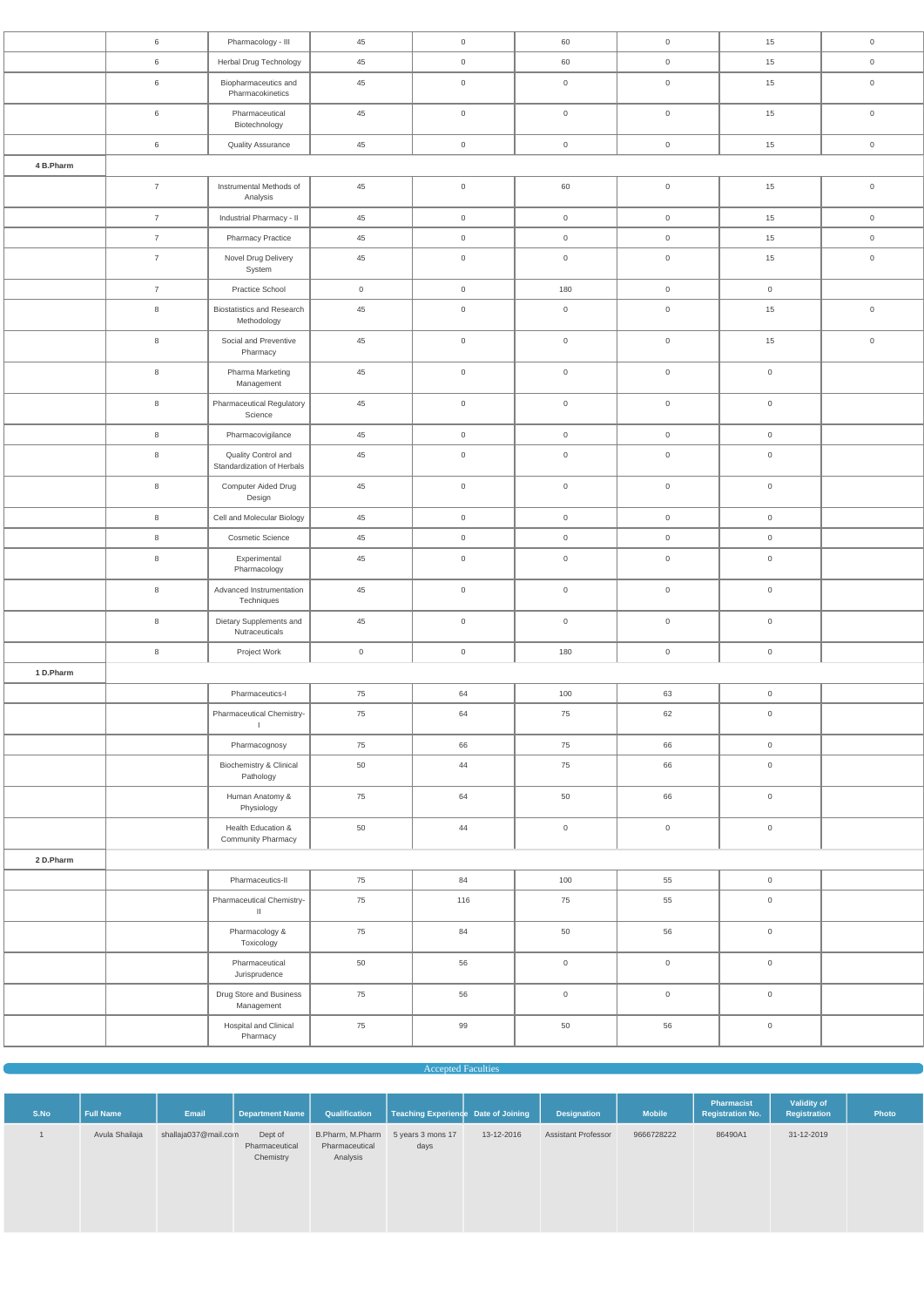| $\overline{2}$  | jitendra devidas<br>bhavsar    | jitendrabhavsar.amra@gmailDept of  | <b>B.Pharm</b><br>Pharmacology                                                             | 5 years 7 mons 23<br>days  | 07-08-2016 | Lecturer                   | 9657108863 | 101682 | 31-12-2040 |  |
|-----------------|--------------------------------|------------------------------------|--------------------------------------------------------------------------------------------|----------------------------|------------|----------------------------|------------|--------|------------|--|
| 3               | praneta ravindra<br>desale     | desalepr@rediffmail.com            | Dept of<br>B.Pharm, M.Pharm<br>Pharmacognosy<br>Pharmaceutical<br><b>Quality Assurance</b> | 14 years 5 mons<br>33 days | 16-07-2018 | Principal                  | 9767636703 | 103800 | 30-07-2040 |  |
| $\overline{4}$  | Priyanka Rajesh<br>Suryawanshi | pushparajsuryawanshi46@gmeitoofm   | <b>B.Pharm</b><br>Pharmacology                                                             | 2 years 6 mons 5<br>days   | 25-09-2019 | Lecturer                   | 7798390073 | 240590 | 31-10-2050 |  |
| $\overline{5}$  | Sanjivani Sanjay<br>Patil      | sanjivanipatil163@gmail.comDept of | <b>B.Pharm</b><br>Pharmaceutical<br>Chemistry                                              | 9 years 9 mons 34<br>days  | 18-12-2018 | Lecturer                   | 9970843003 | 243755 | 31-12-2049 |  |
| $6\phantom{1}6$ | Sejal Ashok<br>Kadadiya        | sejalashok@gmail.com               | Dept of<br><b>B.Pharm</b><br>Pharmacognosy                                                 | 3 years 3 mons 15<br>days  | 15-12-2018 | Lecturer                   | 7020747790 | 185854 | 31-12-2048 |  |
| $\overline{7}$  | Walde Deepti<br>Rajendra       | waldedeepti1781@grnail.comDept of  | <b>B.Pharm</b><br>Pharmaceutical<br>Chemistry                                              | 3 mons 8 days              | 22-12-2021 | <b>Assistant Professor</b> | 7768960911 | 178191 | 11-05-2022 |  |

#### Faculty Salary Report

| S.No | <b>Faculty Name</b>      | <b>Month</b> | <b>Salary Amount</b> | <b>TDS</b>          | <b>Bank Transaction</b><br><b>ID/Date</b> | <b>Principal Sign Doc</b> | <b>Faculty Sign Doc</b> | <b>Form Six Doc</b>  |
|------|--------------------------|--------------|----------------------|---------------------|-------------------------------------------|---------------------------|-------------------------|----------------------|
|      | praneta ravindra desale  | APR          | 63520                | $\overline{0}$      | 86455                                     | <b>Click to view</b>      | <b>Click to view</b>    | <b>Click to view</b> |
|      |                          | <b>MAR</b>   | 63520                | $\overline{0}$      | 86469                                     | <b>Click to view</b>      | <b>Click to view</b>    | <b>Click to view</b> |
|      |                          | <b>FEB</b>   | 63520                | $\mathbf 0$         | 86469                                     | <b>Click to view</b>      | <b>Click to view</b>    | <b>Click to view</b> |
|      |                          | JAN          | 63520                | $\overline{0}$      | 86469                                     | <b>Click to view</b>      | <b>Click to view</b>    | <b>Click to view</b> |
|      |                          | DEC          | 63520                | $\overline{0}$      | 86469                                     | <b>Click to view</b>      | <b>Click to view</b>    | <b>Click to view</b> |
|      |                          | <b>NOV</b>   | 63520                | $\overline{0}$      | 86461                                     | <b>Click to view</b>      | <b>Click to view</b>    | <b>Click to view</b> |
|      |                          | OCT          | 63520                | $\overline{0}$      | 86461                                     | <b>Click to view</b>      | <b>Click to view</b>    | <b>Click to view</b> |
|      |                          | SEP          | 63520                | $\overline{0}$      | 86461                                     | <b>Click to view</b>      | <b>Click to view</b>    | <b>Click to view</b> |
|      |                          | AUG          | 63520                | $\mathsf{O}\xspace$ | 86457                                     | <b>Click to view</b>      | <b>Click to view</b>    | <b>Click to view</b> |
|      |                          | JUL          | 63520                | $\overline{0}$      | 86457                                     | <b>Click to view</b>      | <b>Click to view</b>    | <b>Click to view</b> |
|      |                          | JUN          | 63520                | $\overline{0}$      | 86457                                     | <b>Click to view</b>      | <b>Click to view</b>    | <b>Click to view</b> |
|      |                          | MAY          | 63520                | $\mathsf{O}$        | 86455                                     | <b>Click to view</b>      | <b>Click to view</b>    | <b>Click to view</b> |
|      | jitendra devidas bhavsar | <b>MAR</b>   | 29620                | $\overline{0}$      | 86469                                     | <b>Click to view</b>      | <b>Click to view</b>    | <b>Click to view</b> |
|      |                          | APR          | 29620                | $\overline{0}$      | 86455                                     | <b>Click to view</b>      | <b>Click to view</b>    | <b>Click to view</b> |
|      |                          | MAY          | 29620                | $\mathbf 0$         | 86455                                     | <b>Click to view</b>      | <b>Click to view</b>    | <b>Click to view</b> |
|      |                          | JUN          | 29620                | $\overline{0}$      | 86457                                     | <b>Click to view</b>      | <b>Click to view</b>    | <b>Click to view</b> |
|      |                          | JUL          | 29620                | $\mathsf{O}\xspace$ | 86457                                     | <b>Click to view</b>      | <b>Click to view</b>    | <b>Click to view</b> |
|      |                          | AUG          | 29620                | $\mathsf{O}\xspace$ | 86457                                     | <b>Click to view</b>      | <b>Click to view</b>    | <b>Click to view</b> |
|      |                          | SEP          | 29620                | $\overline{0}$      | 86461                                     | <b>Click to view</b>      | <b>Click to view</b>    | <b>Click to view</b> |
|      |                          | OCT          | 29620                | $\overline{0}$      | 86461                                     | <b>Click to view</b>      | <b>Click to view</b>    | <b>Click to view</b> |
|      |                          | <b>NOV</b>   | 29620                | $\overline{0}$      | 86461                                     | <b>Click to view</b>      | <b>Click to view</b>    | <b>Click to view</b> |
|      |                          | DEC          | 29620                | $\overline{0}$      | 86469                                     | <b>Click to view</b>      | <b>Click to view</b>    | <b>Click to view</b> |
|      |                          | JAN          | 29620                | $\mathsf{O}\xspace$ | 86469                                     | <b>Click to view</b>      | <b>Click to view</b>    | <b>Click to view</b> |
|      |                          | FEB          | 29620                | $\overline{0}$      | 86469                                     | <b>Click to view</b>      | <b>Click to view</b>    | <b>Click to view</b> |
|      | Sanjivani Sanjay Patil   | <b>NOV</b>   | 29620                | $\overline{0}$      | 86461                                     | <b>Click to view</b>      | <b>Click to view</b>    | <b>Click to view</b> |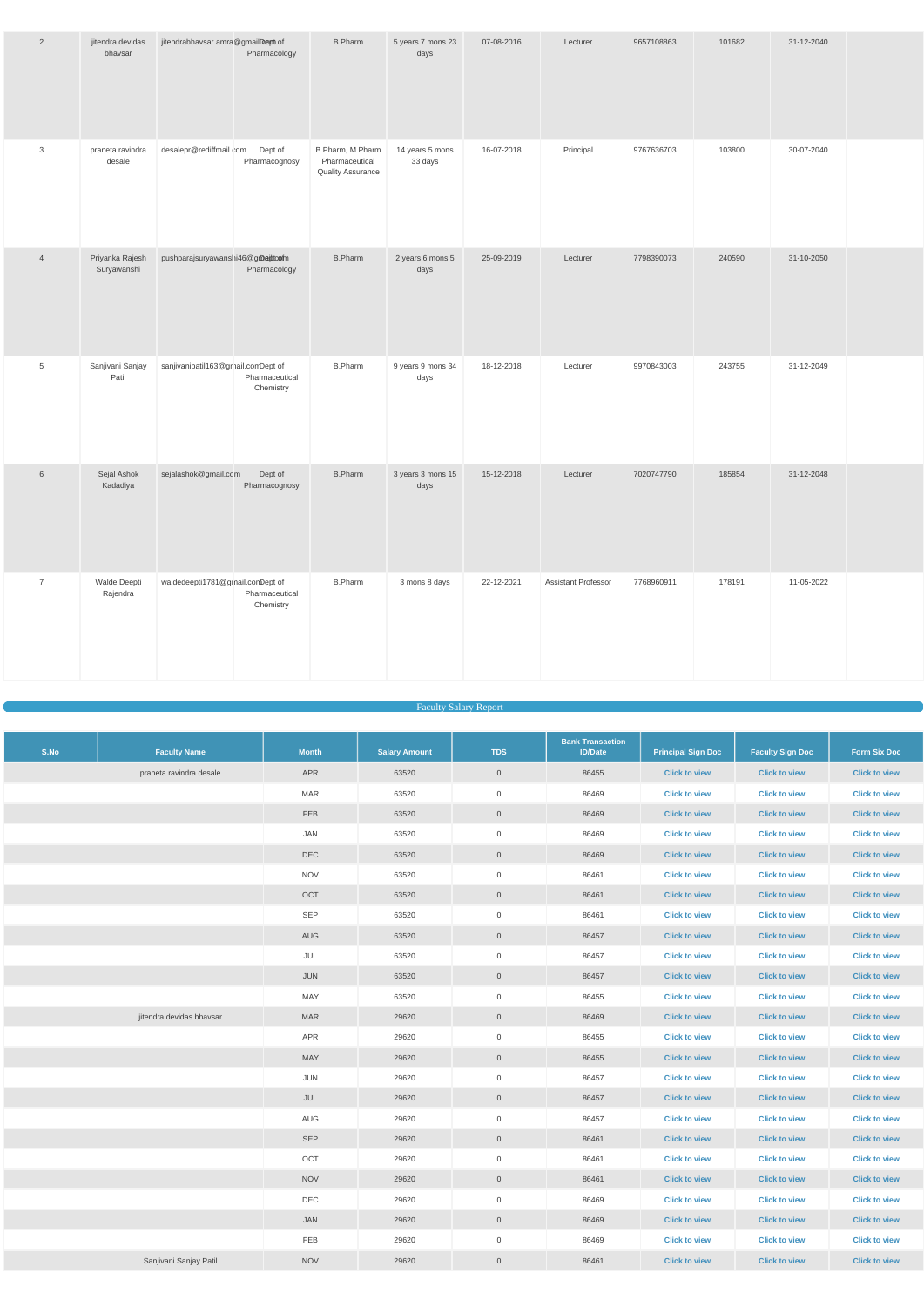|                                | APR         | 29620 | $\overline{0}$      | 86455 | <b>Click to view</b> | <b>Click to view</b> | <b>Click to view</b> |
|--------------------------------|-------------|-------|---------------------|-------|----------------------|----------------------|----------------------|
|                                | MAY         | 29620 | $\mathbf 0$         | 86455 | <b>Click to view</b> | <b>Click to view</b> | <b>Click to view</b> |
|                                | <b>JUN</b>  | 29620 | $\overline{0}$      | 86457 | <b>Click to view</b> | <b>Click to view</b> | <b>Click to view</b> |
|                                | JUL         | 29620 | $\mathbf 0$         | 86457 | <b>Click to view</b> | <b>Click to view</b> | <b>Click to view</b> |
|                                | AUG         | 29620 | $\overline{0}$      | 86457 | <b>Click to view</b> | <b>Click to view</b> | <b>Click to view</b> |
|                                | SEP         | 29620 | $\mathbf 0$         | 86461 | <b>Click to view</b> | <b>Click to view</b> | <b>Click to view</b> |
|                                | OCT         | 29620 | $\overline{0}$      | 86461 | <b>Click to view</b> | <b>Click to view</b> | <b>Click to view</b> |
|                                | DEC         | 29620 | $\mathbf 0$         | 86469 | <b>Click to view</b> | <b>Click to view</b> | <b>Click to view</b> |
|                                | JAN         | 29620 | $\overline{0}$      | 86469 | <b>Click to view</b> | <b>Click to view</b> | <b>Click to view</b> |
|                                | FEB         | 29620 | $\mathbf 0$         | 86469 | <b>Click to view</b> | <b>Click to view</b> | <b>Click to view</b> |
|                                | <b>MAR</b>  | 29620 | $\overline{0}$      | 86469 | <b>Click to view</b> | <b>Click to view</b> | <b>Click to view</b> |
| Sejal Ashok Kadadiya           | FEB         | 29620 | $\mathbf 0$         | 86469 | <b>Click to view</b> | <b>Click to view</b> | <b>Click to view</b> |
|                                | <b>MAR</b>  | 29620 | $\overline{0}$      | 86469 | <b>Click to view</b> | <b>Click to view</b> | <b>Click to view</b> |
|                                | JAN         | 29620 | 0                   | 86469 | <b>Click to view</b> | <b>Click to view</b> | <b>Click to view</b> |
|                                | DEC         | 29620 | $\overline{0}$      | 86469 | <b>Click to view</b> | <b>Click to view</b> | <b>Click to view</b> |
|                                | <b>NOV</b>  | 29620 | $\mathbf 0$         | 86461 | <b>Click to view</b> | <b>Click to view</b> | <b>Click to view</b> |
|                                | OCT         | 29620 | $\overline{0}$      | 86461 | <b>Click to view</b> | <b>Click to view</b> | <b>Click to view</b> |
|                                | <b>SEP</b>  | 29620 | $\mathbf 0$         | 86461 | <b>Click to view</b> | <b>Click to view</b> | <b>Click to view</b> |
|                                | AUG         |       |                     |       |                      |                      |                      |
|                                |             | 29620 | $\overline{0}$      | 86457 | <b>Click to view</b> | <b>Click to view</b> | <b>Click to view</b> |
|                                | JUL         | 29620 | $\mathbf 0$         | 86457 | <b>Click to view</b> | <b>Click to view</b> | <b>Click to view</b> |
|                                | <b>JUN</b>  | 29620 | $\overline{0}$      | 86457 | <b>Click to view</b> | <b>Click to view</b> | <b>Click to view</b> |
|                                | MAY         | 29620 | $\mathbf 0$         | 86455 | <b>Click to view</b> | <b>Click to view</b> | <b>Click to view</b> |
|                                | APR         | 29620 | $\overline{0}$      | 86455 | <b>Click to view</b> | <b>Click to view</b> | <b>Click to view</b> |
| Rakesh Prakash Salunkhe        | FEB         | 29620 | $\mathbf 0$         | 86469 | <b>Click to view</b> | <b>Click to view</b> | <b>Click to view</b> |
|                                | APR         | 29620 | $\overline{0}$      | 86455 | <b>Click to view</b> | <b>Click to view</b> | <b>Click to view</b> |
|                                | MAY         | 29620 | $\mathbf 0$         | 86455 | <b>Click to view</b> | <b>Click to view</b> | <b>Click to view</b> |
|                                | <b>JUN</b>  | 29620 | $\overline{0}$      | 86457 | <b>Click to view</b> | <b>Click to view</b> | <b>Click to view</b> |
|                                | JUL         | 29620 | $\mathbf 0$         | 86457 | <b>Click to view</b> | <b>Click to view</b> | <b>Click to view</b> |
|                                | AUG         | 29620 | $\overline{0}$      | 86457 | <b>Click to view</b> | <b>Click to view</b> | <b>Click to view</b> |
|                                | <b>SEP</b>  | 29620 | $\mathbf 0$         | 86461 | <b>Click to view</b> | <b>Click to view</b> | <b>Click to view</b> |
|                                | <b>MAR</b>  | 29620 | $\overline{0}$      | 86469 | <b>Click to view</b> | <b>Click to view</b> | <b>Click to view</b> |
|                                | OCT         | 29620 | $\mathsf{O}\xspace$ | 86461 | <b>Click to view</b> | <b>Click to view</b> | <b>Click to view</b> |
|                                | <b>NOV</b>  | 29620 | $\overline{0}$      | 86461 | <b>Click to view</b> | <b>Click to view</b> | <b>Click to view</b> |
|                                | DEC         | 29620 | $\mathbf 0$         | 86469 | <b>Click to view</b> | <b>Click to view</b> | <b>Click to view</b> |
|                                | JAN         | 29620 | $\overline{0}$      | 86469 | <b>Click to view</b> | <b>Click to view</b> | <b>Click to view</b> |
| Priyanka Rajesh<br>Suryawanshi | <b>MAR</b>  | 29620 | $\mathbf 0$         | 86469 | <b>Click to view</b> | <b>Click to view</b> | <b>Click to view</b> |
|                                | APR         | 29620 | $\overline{0}$      | 86455 | <b>Click to view</b> | <b>Click to view</b> | <b>Click to view</b> |
|                                | OCT         | 29620 | $\mathbf 0$         | 86461 | <b>Click to view</b> | <b>Click to view</b> | <b>Click to view</b> |
|                                | <b>NOV</b>  | 29620 | $\overline{0}$      | 86461 | <b>Click to view</b> | <b>Click to view</b> | <b>Click to view</b> |
|                                | DEC         | 29620 | $\mathbf 0$         | 86469 | <b>Click to view</b> | <b>Click to view</b> | <b>Click to view</b> |
|                                | JAN         | 29620 | $\overline{0}$      | 86469 | <b>Click to view</b> | <b>Click to view</b> | <b>Click to view</b> |
|                                | ${\sf FEB}$ | 29620 | $\mathbf 0$         | 86469 | <b>Click to view</b> | <b>Click to view</b> | <b>Click to view</b> |
|                                | SEP         | 29620 | $\overline{0}$      | 86461 | <b>Click to view</b> | <b>Click to view</b> | <b>Click to view</b> |
|                                | MAY         | 29620 | $\mathbf 0$         | 86455 | <b>Click to view</b> | <b>Click to view</b> | <b>Click to view</b> |
|                                | JUN         | 29620 | $\overline{0}$      | 86457 | <b>Click to view</b> | <b>Click to view</b> | <b>Click to view</b> |
|                                | JUL         | 29620 | $\mathbf 0$         | 86457 | <b>Click to view</b> | <b>Click to view</b> | <b>Click to view</b> |
|                                | AUG         | 29620 | $\overline{0}$      | 86457 | <b>Click to view</b> | <b>Click to view</b> | <b>Click to view</b> |
| Walde Deepti Rajendra          | SEP         | 29620 | $\mathbf 0$         | 86461 | <b>Click to view</b> | <b>Click to view</b> | <b>Click to view</b> |
|                                | OCT         | 29620 | $\overline{0}$      | 86461 | <b>Click to view</b> | <b>Click to view</b> | <b>Click to view</b> |
|                                | <b>NOV</b>  | 29620 | $\overline{0}$      | 86461 | <b>Click to view</b> | <b>Click to view</b> | <b>Click to view</b> |
|                                | <b>DEC</b>  | 29620 | $\overline{0}$      | 86469 | <b>Click to view</b> | <b>Click to view</b> | <b>Click to view</b> |
|                                | JAN         | 29620 | $\overline{0}$      | 86469 | <b>Click to view</b> | <b>Click to view</b> | <b>Click to view</b> |
|                                | <b>FEB</b>  | 29620 | $\overline{0}$      | 86469 | <b>Click to view</b> | <b>Click to view</b> | <b>Click to view</b> |
|                                | MAR         | 29620 | $\overline{0}$      | 86469 | <b>Click to view</b> | <b>Click to view</b> | <b>Click to view</b> |
|                                | APR         | 29620 | $\overline{0}$      | 86455 | <b>Click to view</b> | <b>Click to view</b> | <b>Click to view</b> |
|                                | MAY         | 29620 | $\overline{0}$      | 86455 | <b>Click to view</b> | <b>Click to view</b> | <b>Click to view</b> |
|                                | JUN         | 29620 | $\overline{0}$      | 86457 | <b>Click to view</b> | <b>Click to view</b> | <b>Click to view</b> |
|                                | JUL         | 29620 | $\overline{0}$      | 86457 | <b>Click to view</b> | <b>Click to view</b> | <b>Click to view</b> |
|                                | AUG         | 29620 | $\overline{0}$      | 86457 | <b>Click to view</b> | <b>Click to view</b> | <b>Click to view</b> |
|                                |             |       |                     |       |                      |                      |                      |

Faculty Workloa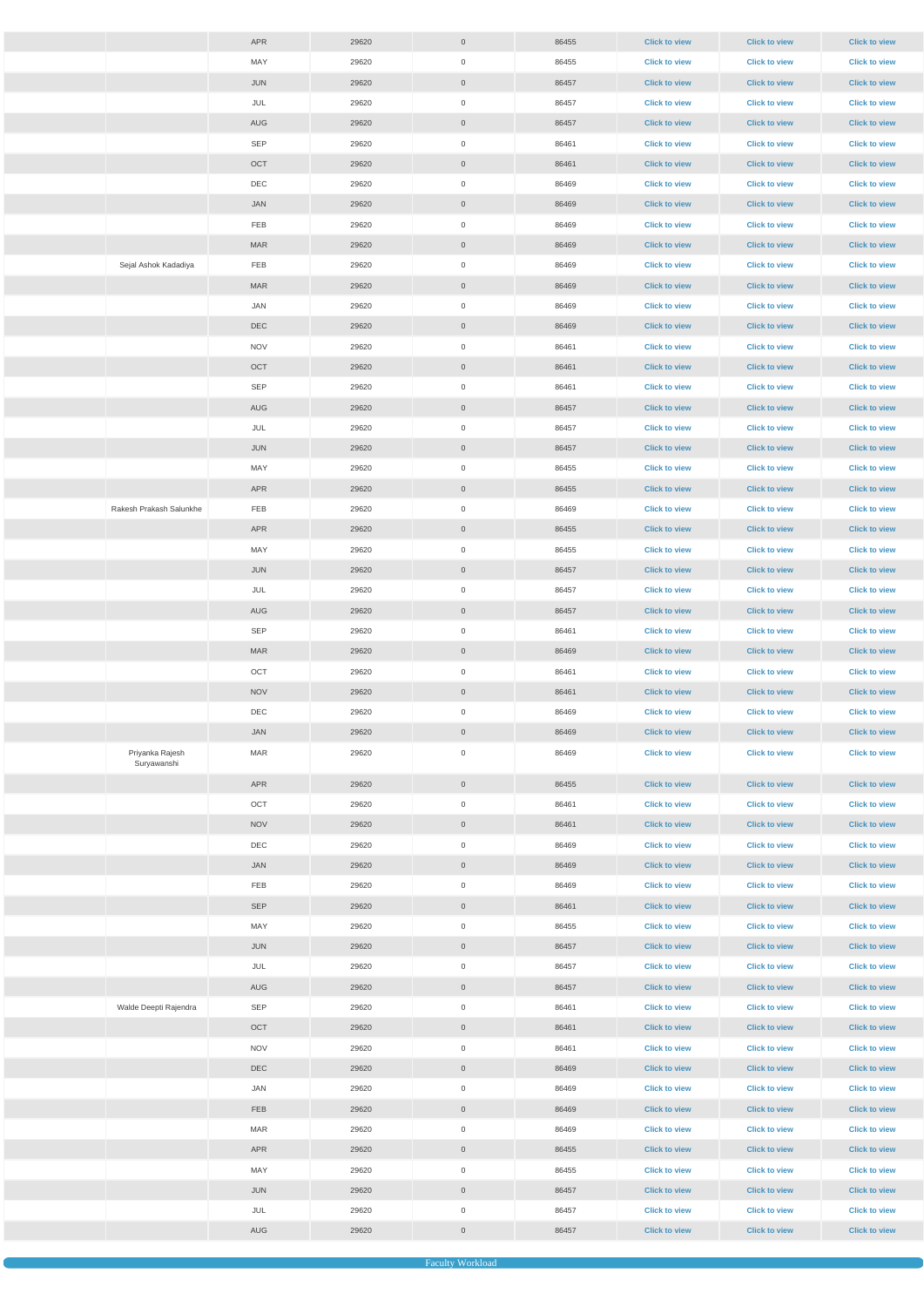|                        |                                       |                                                       |                                                  |                                 | <b>Academic</b>         |                        |                                        | <b>Theory</b><br>(Number<br>of Hours<br>per week<br>including | <b>Practical</b><br>(Number<br>of Hours<br>per |                                                                            |
|------------------------|---------------------------------------|-------------------------------------------------------|--------------------------------------------------|---------------------------------|-------------------------|------------------------|----------------------------------------|---------------------------------------------------------------|------------------------------------------------|----------------------------------------------------------------------------|
| S.No<br>$\overline{1}$ | <b>Faculty Name</b><br>Avula Shailaja | <b>Department</b><br>Dept of Pharmaceutical Chemistry | <b>Designation</b><br><b>Assistant Professor</b> | <b>Course</b><br><b>B.Pharm</b> | <b>Session</b><br>2022- | Year<br>$\overline{1}$ | <b>Subject</b><br>Biochemistry         | tutorials)<br>$\overline{4}$                                  | week)<br>$\overline{4}$                        | <b>Remarks</b><br>good                                                     |
|                        |                                       |                                                       |                                                  |                                 | 2023                    |                        |                                        |                                                               |                                                |                                                                            |
|                        |                                       | Dept of Pharmaceutical Chemistry                      | <b>Assistant Professor</b>                       | <b>B.Pharm</b>                  | 2019-<br>2020           | $\overline{2}$         | Pharmaceutical Organic Chemistry - III | $\overline{4}$                                                | $\overline{4}$                                 | <b>CHEMISTRY</b><br>OF<br><b>NATURAL</b><br>PR ODUCTS<br>CBCS AS<br>PER OU |
| $\overline{2}$         | jitendra devidas bhavsar              | Dept of Pharmacology                                  | Lecturer                                         | D.Pharm                         | 2020-<br>2021           | $\overline{2}$         | Pharmacology & Toxicology              | $\mathbf{3}$                                                  | 6                                              | perform duty<br>regularly                                                  |
|                        |                                       | Dept of Pharmacology                                  | Lecturer                                         | D.Pharm                         | 2020-<br>2021           | 2                      | Pharmacology & Toxicology              | 3                                                             | 9                                              | He perform<br>his duty<br>regurlarly                                       |
|                        |                                       | Dept of Pharmacology                                  | Lecturer                                         | D.Pharm                         | 2020-<br>2021           | $\overline{2}$         | Pharmaceutics-II                       | $\overline{0}$                                                | 9                                              | He perform<br>his duty<br>regurlary                                        |
| 3                      | praneta ravindra desale               | Dept of Pharmacognosy                                 | Principal                                        | D.Pharm                         | 2019-<br>2020           | $\overline{1}$         | Pharmacognosy                          | $\mathbf{3}$                                                  | $\mathbf 0$                                    | Theory<br>Hours<br>conducting<br>regularly                                 |
| $\overline{4}$         | Priyanka Rajesh Suryawanshi           | Dept of Pharmacology                                  | Lecturer                                         | D.Pharm                         | 2020-<br>2021           | $\mathbf{1}$           | Pharmacognosy                          | $\mathbf{3}$                                                  | 9                                              | perform duty<br>regularly                                                  |
| 5                      | Sanjivani Sanjay Patil                | Dept of Pharmaceutical Chemistry                      | Lecturer                                         | D.Pharm                         | 2019-<br>2020           | $\overline{2}$         | Pharmaceutics-II                       | $00\,$                                                        | $\overline{4}$                                 | she<br>conducted<br>regularly<br>practical<br>hours                        |
|                        |                                       | Dept of Pharmaceutical Chemistry                      | Lecturer                                         | D.Pharm                         | 2019-<br>2020           | $\mathbf{1}$           | <b>Pharmaceutical Chemistry-I</b>      | $\mathbf{3}$                                                  | 9                                              | she<br>conducted<br>regularly<br>practical and<br>theory hours             |
|                        |                                       | Dept of Pharmaceutical Chemistry                      | Lecturer                                         | D.Pharm                         | 2019-<br>2020           | $\overline{2}$         | Drug Store and Business Management     | 2                                                             | $\mathsf{O}\xspace$                            | she<br>conducted<br>regularly<br>theory hours                              |
| 6                      | Sejal Ashok Kadadiya                  | Dept of Pharmacognosy                                 | Lecturer                                         | D.Pharm                         | 2019-<br>2020           | $\mathbf{1}$           | Human Anatomy & Physiology             | $\mathbf{3}$                                                  | 6                                              | SHE<br>CONDUCT<br>REGULARLY                                                |
| $\overline{7}$         | Walde Deepti Rajendra                 | Dept of Pharmaceutical Chemistry                      | <b>Assistant Professor</b>                       | D.Pharm                         | 2022-<br>2023           | $\overline{1}$         | Health Education & Community Pharmacy  | $\mathbf{3}$                                                  | 3                                              | Regular<br>Working<br>Conducted                                            |

# Faculty Details for New Institution

**[Click to view Consent letter of Principal and Teaching Faculty](https://dgpm.nic.in/institute/getmongoPdfFile.do?renreceiptid=&tablename=newinstfacultydoc)**

Academic / Establishment Expenditure of the Institution for the past 3 Years

| <b>Budget Heads</b> | $2021 - 2022$           | 2020 - 2021             | 2019 - 2020             |
|---------------------|-------------------------|-------------------------|-------------------------|
| Recurring           | Amount in (INR in Lacs) | Amount in (INR in Lacs) | Amount in (INR in Lacs) |
| Fee to apex Bodies  | 200000                  | 200000                  | 200000                  |
| Chemicals           | 50000                   | 50000                   | 50000                   |
| Electricity         | 34860                   | 34860                   | 150000                  |
| Phone Bills         | 50000                   | 50000                   | 50000                   |
| Travelling          | 170000                  | 170000                  | 100000                  |
| Annual maintenances | 150000                  | 150000                  | 100000                  |
| Stationary          | 35614                   | 35614                   | 100000                  |
| Miscellaneous       | 105000                  | 105000                  | 100000                  |
| Glassware's         | 60000                   | 60000                   | 50000                   |
| Non-Recurring       | Amount in (INR in Lacs) | Amount in (INR in Lacs) | Amount in (INR in Lacs) |
| <b>Building</b>     | 100000                  | 100000                  | 50000                   |
| Equipments          | 50000                   | 50000                   | 50000                   |
| Vehicles            | $\mathbf 0$             | $\overline{0}$          | $\overline{0}$          |
| Books & Journals    | 120000                  | 120000                  | 100000                  |
| Furniture's         | 40000                   | 40000                   | 20000                   |

Income and Expenditure

| <b>INCOME</b>        |                        |  |  |  |  |  |  |  |
|----------------------|------------------------|--|--|--|--|--|--|--|
| <b>Particulars</b>   | <b>Amount in (INR)</b> |  |  |  |  |  |  |  |
| <b>Grants Govt</b>   | 00                     |  |  |  |  |  |  |  |
| <b>Grants Others</b> | 00                     |  |  |  |  |  |  |  |
| <b>Tution Fee</b>    | 60000                  |  |  |  |  |  |  |  |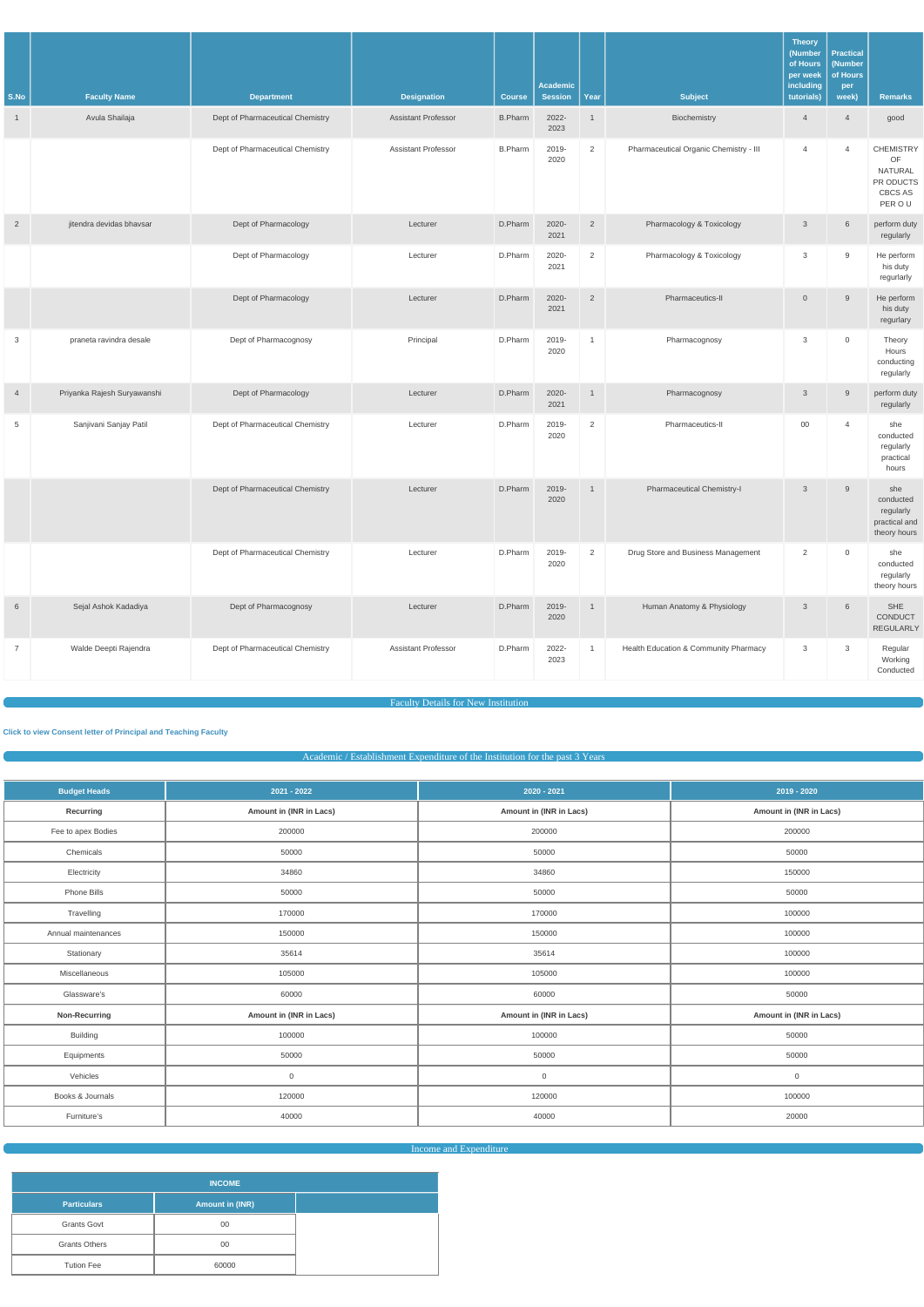| <b>Library Fee</b> | 00 | <b>EXPENDITURE</b> |                 |  |  |  |  |
|--------------------|----|--------------------|-----------------|--|--|--|--|
| Sports Fee         | 00 | <b>Particulars</b> | Amount in (INR) |  |  |  |  |
| Uinion Fee         | 00 | <b>Building</b>    | 263             |  |  |  |  |
| Others             | 00 | Equipment          |                 |  |  |  |  |
|                    |    | Others             | 00              |  |  |  |  |

|                             | <b>REVENUE EXPENDITURE</b> |  |  |
|-----------------------------|----------------------------|--|--|
| <b>Particulars</b>          | <b>Amount in (INR)</b>     |  |  |
| Revenue Exp - Salary        | 45                         |  |  |
| Maintenance Exp - College   | $00\,$                     |  |  |
| Maintenance Exp - Others    | $00\,$                     |  |  |
| Apex Bodies Fee             | 12.5                       |  |  |
| Chemicals                   | 1                          |  |  |
| Stationary                  | 0.19                       |  |  |
| Deposit held by the College | 15                         |  |  |
| Annual maintenances         | 5                          |  |  |
| Misc.Expenditure            | $\overline{2}$             |  |  |
| Others                      | $00\,$                     |  |  |

#### Books

| <b>Course</b>  | <b>Titles Required</b> | <b>Titles Available</b> | <b>Volume Required</b> | <b>Volume Available</b> | No of Journals |
|----------------|------------------------|-------------------------|------------------------|-------------------------|----------------|
| D.Pharm        | 200                    | 210                     | 750                    | 880                     |                |
| <b>B.Pharm</b> | 500                    | 500                     | 1500                   | 1500                    |                |

**Enclose Details of the Journals subscribed** [View](https://dgpm.nic.in/institute/getmongoPdfFile.do?renreceiptid=98fbee4a-916e-4f87-9810-49522b08f620&tablename=bookjournal)

#### Subject Wise Classification

| <b>Subject</b>                                                                           | <b>Available Numbers</b> | <b>Available Titles</b> |
|------------------------------------------------------------------------------------------|--------------------------|-------------------------|
| Pharmacognosy                                                                            | 80                       | $\overline{5}$          |
| <b>Pharmacy Practice</b>                                                                 | 70                       | $5\phantom{.0}$         |
| Human anatomy & physiology                                                               | 80                       | $\overline{5}$          |
| Pharmaceutics (dispensing & general Pharmacy)                                            | 100                      | $\overline{5}$          |
| Pharmaceutical organic chemistry                                                         | 50                       | $5\phantom{.0}$         |
| Pharmaceutical inorganic chemistry                                                       | 50                       | $5\phantom{.0}$         |
| Pharmaceutical microbiology                                                              | $\mathbf 0$              | $\mathbf 0$             |
| Pathophysiology                                                                          | 50                       | $5\phantom{.0}$         |
| Applied biochemistry & clinical chemistry                                                | 50                       | $5\phantom{.0}$         |
| Pharmacology                                                                             | 50                       | 5                       |
| Pharmaceutical jurisprudence                                                             | 50                       | $\overline{5}$          |
| Pharmaceutical dosage form                                                               | 50                       | $\overline{5}$          |
| Community pharmacy                                                                       | 50                       | $5\phantom{.0}$         |
| Clinical pharmacy                                                                        | 50                       | $\overline{5}$          |
| Hospital pharmacy                                                                        | 50                       | $5\phantom{.0}$         |
| Pharmacotheraputics                                                                      | 50                       | 50                      |
| Pharmaceutical analysis and Quality Assurance                                            | 50                       | 50                      |
| Medicinal chemistry                                                                      | $\overline{0}$           | $\mathsf{O}\xspace$     |
| Biology                                                                                  | 50                       | 50                      |
| Computer science or computer application in pharmacy                                     | $\mathsf{O}\xspace$      | $\mathsf{O}\xspace$     |
| Mathematics / statistics                                                                 | $\mathbf 0$              | $\mathsf 0$             |
| <b>Communication Skills</b>                                                              | 50                       | $\mathsf{O}\xspace$     |
| Pharmaceutics - Drug Delivery systems, Pharmaceutical Engineering, Regulatory<br>Science | $\mathsf{O}\xspace$      | $\mathsf{O}\xspace$     |

**Other Facilities** 

| <b>Particulars</b>   | Number Required | <b>Number Available</b> |
|----------------------|-----------------|-------------------------|
| Computers            | 10              | 10                      |
| Printers             |                 |                         |
| Internet facilities  | 4MBPS           | 16                      |
| Photocopier          |                 |                         |
| Scanner              |                 |                         |
| <b>LCD Projector</b> |                 |                         |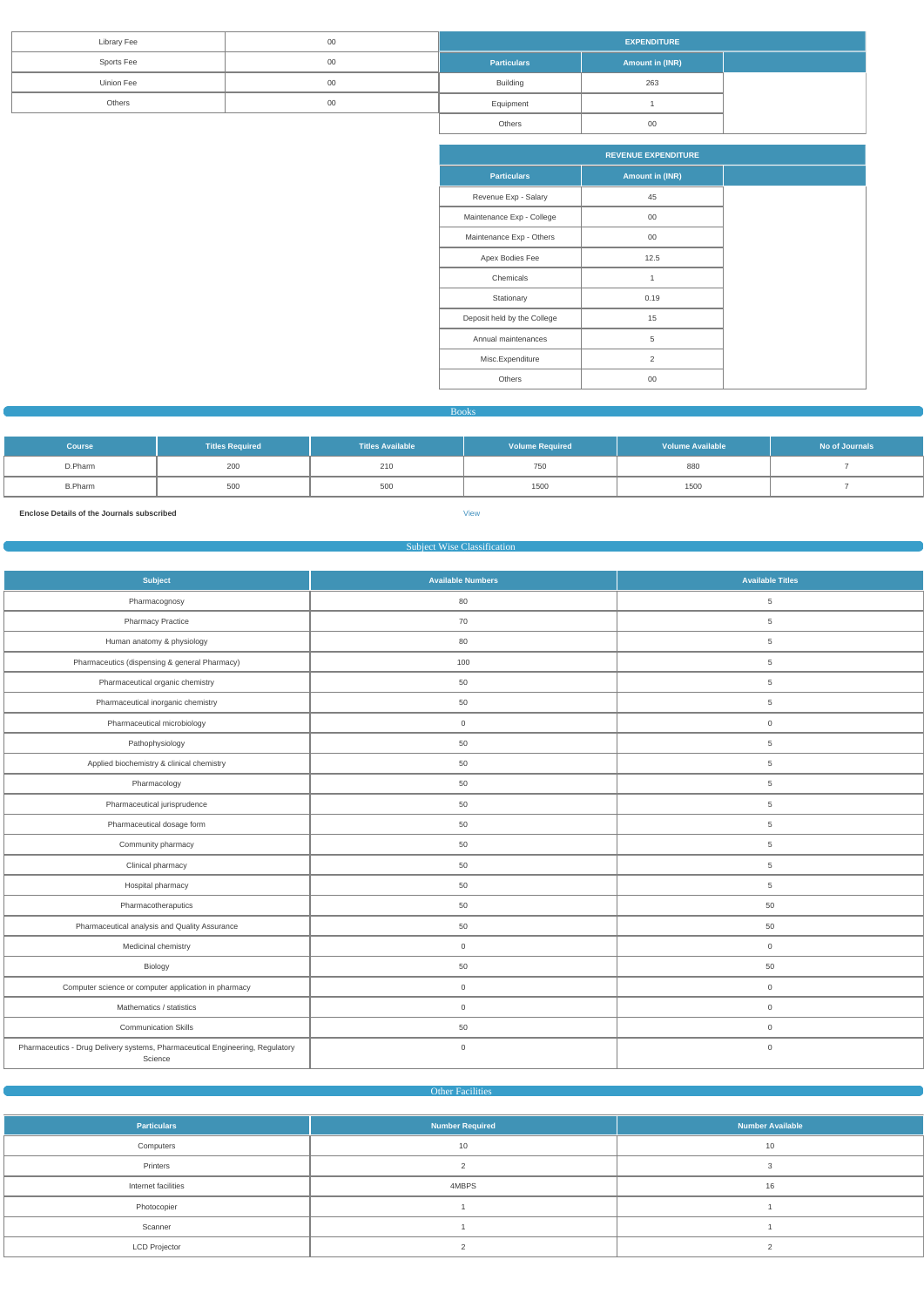|  | PG & Ph.D Projects guided by the Faculty Members for the past 3 years |
|--|-----------------------------------------------------------------------|
|--|-----------------------------------------------------------------------|

| S.No | Name of the Supervisor | Name of the Candidate | <b>Type of Project</b> | Title of the Thesis/Dissertation | Duration (in months) | Year        |
|------|------------------------|-----------------------|------------------------|----------------------------------|----------------------|-------------|
|      | Nil                    | Nil                   | PG.                    | <b>NIL</b>                       |                      | 2020 - 2021 |
|      | NIL.                   | <b>NIL</b>            | PG.                    | NIL                              |                      | 2020 - 2021 |

# Projects (Major/Minor Projects) completed for the past 3 years

| S.No | Name of the Investigator | Title of the project | <b>Duration (in months)</b> | <b>Sanctioned Amount</b> | <b>Funding Agency</b> | Year        |
|------|--------------------------|----------------------|-----------------------------|--------------------------|-----------------------|-------------|
|      | <b>NIL</b>               | <b>NIL</b>           |                             |                          | <b>NIL</b>            | 2020 - 2021 |
|      | <b>NIL</b>               | <b>NIL</b>           |                             |                          | <b>NIL</b>            | 2020 - 2021 |

# **On Going Projects (Major / Minor)**

| S.No | <b>Name of the Faculty</b> | <b>Title of the Projects</b> | Duration (in days) | <b>Sanctioned Amount</b> | <b>Funded by</b> |
|------|----------------------------|------------------------------|--------------------|--------------------------|------------------|
|      | <b>NIL</b>                 | NIL                          |                    |                          | <b>NIL</b>       |

# **Details of Research Collaborations for the past 3 Years**

| S.No. | Name of Collaborating Organization | <b>Nature Of Collaboration</b> | Outcome of collaboration | Year i      |
|-------|------------------------------------|--------------------------------|--------------------------|-------------|
|       | <b>NIL</b>                         | Research publication           | <b>NIL</b>               | 2020 - 2021 |
|       | <b>NIL</b>                         | Research project               | <b>NIL</b>               | 2019 - 2020 |

# Details of Research Publications in Indexed Journals for the past 3 Years

| S.No | <b>Authors</b> | Title      | Journal    | Volume: Issue; Page Numbers | <b>Impact Factor (Provided by</b><br>JCRfi only) | Year        |
|------|----------------|------------|------------|-----------------------------|--------------------------------------------------|-------------|
|      | <b>NIL</b>     | <b>NIL</b> | <b>NIL</b> | <b>NIL</b>                  | <b>NIL</b>                                       | 2020 - 2021 |
|      | <b>NIL</b>     | <b>NIL</b> | <b>NIL</b> | <b>NIL</b>                  | <b>NIL</b>                                       | 2019 - 2020 |

#### **Consultancy Services for the past 3 Years Consultancy Services** for the past 3 Years

| S.No | Name of the Individual/Industry | Title of the work | <b>Duration(in days)</b> | Name of the Institution/Industry | <b>Amount Received</b> | Year        |
|------|---------------------------------|-------------------|--------------------------|----------------------------------|------------------------|-------------|
|      | <b>INIL</b>                     | <b>NIL</b>        |                          | NIL                              |                        | 2020 - 2021 |
|      | INIL                            | <b>NIL</b>        |                          | NIL                              |                        | 2019 - 2020 |

# **Patents**

| Title | Filed (Provide Patent Application Number)   Awarded (Provide Patent Grant Number) | Name of the Inventor/s |
|-------|-----------------------------------------------------------------------------------|------------------------|
|       |                                                                                   |                        |

# Department wise Equipments

| S.No           | <b>Name of the Department</b> | <b>Name of the Equipment</b>                     | <b>Minimum required</b>        | <b>Available</b> | Working        |  |
|----------------|-------------------------------|--------------------------------------------------|--------------------------------|------------------|----------------|--|
| 1              | Dept of Pharmaceutics         | Ampoule sealing machine                          | $\mathbf{1}$                   | $\mathbf{1}$     | $\mathbf{1}$   |  |
| $\overline{2}$ | Dept of Pharmaceutics         | Magnetic stirrer 500ml & 1 Litr capacity         | 5<br>5                         |                  | 5              |  |
| $\mathbf{3}$   | Dept of Pharmaceutics         | Aseptic cabinet                                  | $\mathbf{1}$                   | $\mathbf{1}$     | $\mathbf{1}$   |  |
| $\overline{4}$ | Dept of Pharmaceutics         | Tablet coating machine                           | $\mathbf{1}$                   | $\mathbf{1}$     | $\mathbf{1}$   |  |
| $\,$ 5 $\,$    | Dept of Pharmaceutics         | <b>Ball mill</b>                                 | $\mathbf{1}$                   | $\mathbf{1}$     | $\mathbf{1}$   |  |
| 6              | Dept of Pharmaceutics         | Double cone blender                              | $\mathbf{1}$                   | $\mathbf{1}$     | $\mathbf{1}$   |  |
| $\overline{7}$ | Dept of Pharmaceutics         | Autoclave                                        | $\overline{2}$                 | $\overline{c}$   | $\overline{2}$ |  |
| $\,8\,$        | Dept of Pharmaceutics         | Steam distillation still                         | $\mathbf{1}$                   | $\mathbf{1}$     | $\mathbf{1}$   |  |
| 9              | Dept of Pharmaceutics         | Vacuum pump                                      | $\mathbf{3}$                   | $\mathbf{3}$     | $\mathbf{3}$   |  |
| 10             | Dept of Pharmaceutics         | Standard sieves no. 8, 10, 12, 22, 44, 66,<br>80 | $\mathbf{1}$<br>$\mathbf{1}$   |                  | $\mathbf{1}$   |  |
| 11             | Dept of Pharmaceutics         | Tablet punching machine                          | $\overline{1}$<br>$\mathbf{1}$ |                  | $\mathbf{1}$   |  |
| 12             | Dept of Pharmaceutics         | Capsule filling machine                          | $\mathbf{1}$<br>$\mathbf{1}$   |                  | $\mathbf{1}$   |  |
| 13             | Dept of Pharmaceutics         | Ampoules washing machine                         | $\mathbf{1}$                   | $\mathbf{1}$     | $\mathbf{1}$   |  |
| 14             | Dept of Pharmaceutics         | Tablet Disintegration apparatus                  | $\overline{2}$                 | $\overline{2}$   | $\overline{2}$ |  |
| 15             | Dept of Pharmaceutics         | Hardness tester                                  | 5                              | 5                | 5              |  |
| 16             | Dept of Pharmaceutics         | Friability test apparatus                        | $\overline{2}$                 | $\overline{2}$   | $\overline{2}$ |  |
| 17             | Dept of Pharmaceutics         | Clarity test apparatus                           | $\mathbf{1}$                   | $\mathbf{1}$     | $\mathbf{1}$   |  |
| 18             | Dept of Pharmaceutics         | <b>BOD</b> Incubator                             | $\mathbf{1}$                   | $\mathbf{1}$     | $\mathbf{1}$   |  |
| 19             | Dept of Pharmaceutics         | Digital pH meter                                 | 5                              | 5                | 5              |  |
| 20             | Dept of Pharmaceutics         | <b>Bulk density</b>                              | $\mathbf{1}$                   | $\mathbf{1}$     | $\mathbf{1}$   |  |
| 21             | Dept of Pharmaceutics         | Hot plate                                        | 5                              | 5                | $\sqrt{5}$     |  |
| 22             | Dept of Pharmaceutics         | <b>Humidity Chambers</b>                         | $\mathbf{1}$                   | $\mathbf{1}$     | $\mathbf{1}$   |  |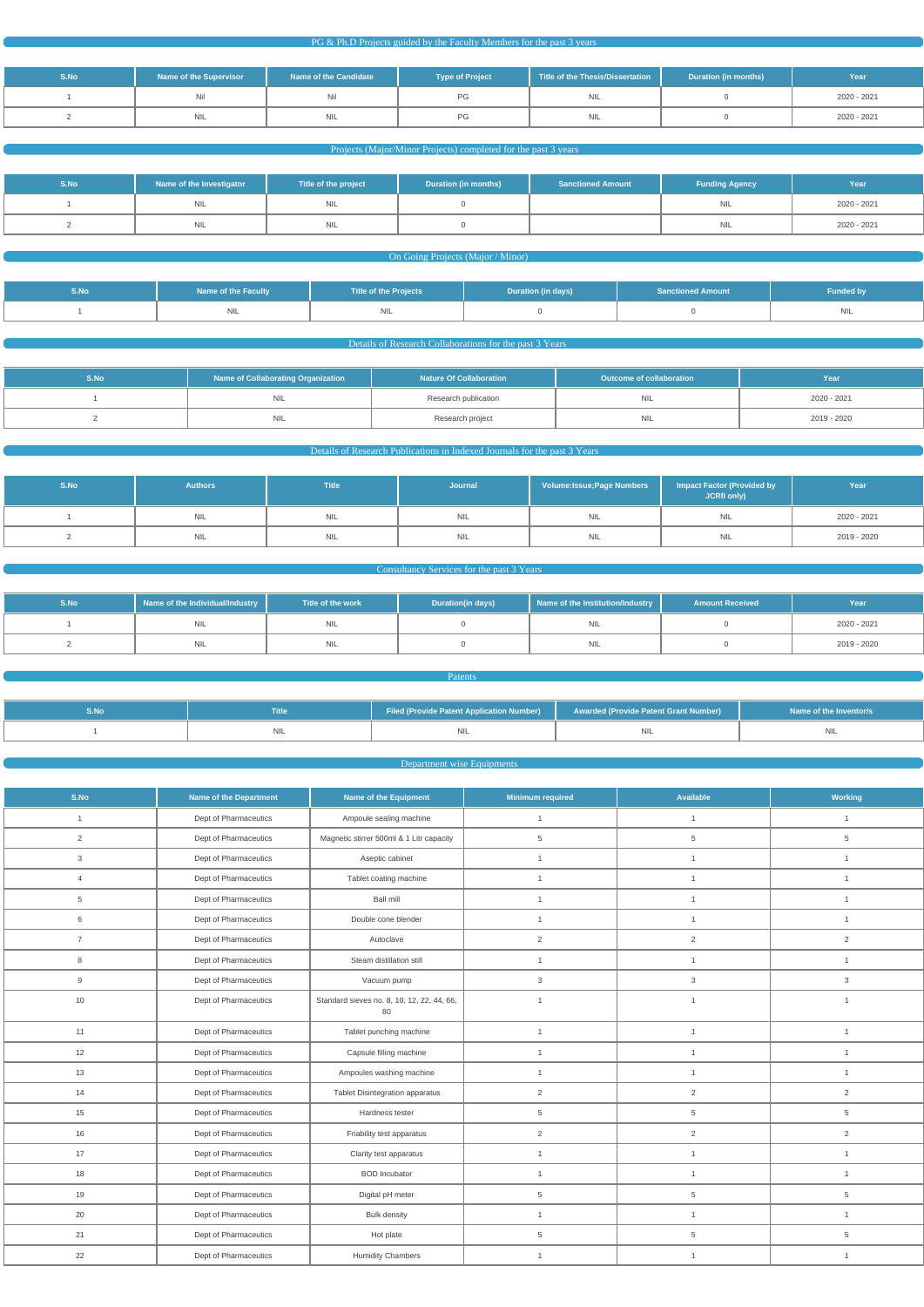| 23              | Dept of Pharmaceutics            | Tray dryer                                           | $\mathbf{1}$   | $\mathbf{1}$    | $\mathbf{1}$              |
|-----------------|----------------------------------|------------------------------------------------------|----------------|-----------------|---------------------------|
| 24              | Dept of Pharmaceutics            | Moisture balance                                     | $\mathbf{1}$   | $\mathbf{1}$    | $\mathbf{1}$              |
| 25              | Dept of Pharmaceutics            | Water bath                                           | 5              | 5               | $\overline{5}$            |
| 26              | Dept of Pharmaceutics            | Ointment filling machine                             | $\mathbf{1}$   | $\mathbf{1}$    | $\mathbf{1}$              |
| 27              | Dept of Pharmaceutics            | Capsule counter                                      | $\overline{2}$ | $\overline{2}$  | 2                         |
| 28              | Dept of Pharmaceutics            | Homoginizer                                          | 5              | 5               | $\overline{5}$            |
| 29              | Dept of Pharmaceutics            | Digital balance                                      | 5              | 5               | 5                         |
| 30 <sup>°</sup> | Dept of Pharmaceutics            | Microscope                                           | 30             | $30\,$          | 30                        |
| 31              | Dept of Pharmaceutics            | Stage and eye piece micrometers                      | 30             | $30\,$          | 30                        |
| 32              | Dept of Pharmaceutics            | Brookfileld viscometer                               | $\mathbf{1}$   | $\mathbf{1}$    | $\mathbf{1}$              |
| 33              | Dept of Pharmaceutics            | Sieve Shaker Machine                                 | $\overline{1}$ | $\mathbf{1}$    | $\mathbf{1}$              |
| 34              | Dept of Pharmaceutics            | <b>Extractive Distillator</b>                        | $\mathbf{1}$   | $\mathbf{1}$    | $\mathbf{1}$              |
| 35              | Dept of Pharmaceutics            | <b>Mechanical Stirrer</b>                            | 5              | 5               | 5                         |
| 36              | Dept of Pharmaceutics            | Suppository mold                                     | 25             | 25              | 25                        |
| 37              | Dept of Pharmaceutics            | Ultra Sonicator                                      | $\overline{4}$ | $\overline{4}$  | $\overline{4}$            |
| 38              | Dept of Pharmaceutics            | Sterility tester                                     | $\mathbf{1}$   | $\mathbf{1}$    | $\mathbf{1}$              |
| 39              | Dept of Pharmaceutics            | Franz Diffusion cell                                 | 5              | $\overline{5}$  | $\overline{5}$            |
| 40              | Dept of Pharmaceutics            | Hot Air Oven                                         | 5              | 5               | 5                         |
| 41              | Dept of Pharmaceutics            | Tablet Dissolution test apparatus                    | $\overline{2}$ | $\overline{2}$  | $\overline{2}$            |
| 42              | Dept of Pharmaceutics            | Mortar and Pestle                                    | 40             | 40              | 40                        |
| 43              | Dept of Pharmaceutics            | Milli Pore Filter                                    | $\mathbf{1}$   | $\mathbf{1}$    | $\mathbf{1}$              |
| 44              | Dept of Pharmaceutics            | Vacuum Distillator                                   | $\overline{2}$ | $\overline{2}$  | 2                         |
| 45              | Dept of Pharmaceutics            | Desiccators                                          | 5              | $\overline{5}$  | 5                         |
| 46              | Dept of Pharmaceutics            | Refrigerator                                         | $\overline{2}$ | $\overline{2}$  | $\overline{2}$            |
| 47              | Dept of Pharmaceutics            | Tincture press                                       | $\overline{2}$ | $\overline{2}$  | 2                         |
| 48              | Dept of Pharmaceutics            | Centrifuge                                           | $\overline{2}$ | $\overline{2}$  | $\overline{2}$            |
| 49              | Dept of Pharmaceutics            | Colony Counter                                       | $\mathbf{1}$   | $\mathbf{1}$    | $\mathbf{1}$              |
| 50              | Dept of Pharmaceutics            | Antibiotic Zone Rader                                | $\mathbf{1}$   | $\mathbf{1}$    | $\mathbf{1}$              |
| 51              | Dept of Pharmaceutics            | Laminar Air Flow                                     | $\mathbf{1}$   | $\mathbf{1}$    | $\mathbf{1}$              |
| 52              | Dept of Pharmaceutics            | Micropipette single & Multi Channeled                | $\overline{4}$ | $\overline{4}$  | $\overline{4}$            |
| 53              | Dept of Pharmaceutics            | UV Cabinet                                           | $\overline{2}$ | $\overline{2}$  | $\overline{c}$            |
| 54              | Dept of Pharmaceutical Chemistry | Refractometer                                        | $\mathbf{1}$   | $\mathbf{1}$    | $\mathbf{1}$              |
| 55              | Dept of Pharmaceutical Chemistry | Polarimeter                                          | $\mathbf{1}$   | $\mathbf{1}$    | $\mathbf{1}$              |
| 56              | Dept of Pharmaceutical Chemistry | Photoelectric colorimeter                            | $\overline{1}$ | $\mathbf{1}$    | $\mathbf{1}$              |
| 57              | Dept of Pharmaceutical Chemistry | Atomic model set                                     | $\overline{2}$ | $\overline{2}$  | $\overline{2}$            |
| 58              | Dept of Pharmaceutical Chemistry | Electronic balance                                   | $\overline{2}$ | $\overline{2}$  | $\overline{2}$            |
| 59              | Dept of Pharmaceutical Chemistry | Periodic table chart                                 | Adequate       | $\mathbf{1}$    | $\mathbf{1}$              |
| 60              | Dept of Pharmaceutical Chemistry | Hot plates                                           | 8              | 8               | 8                         |
| 61              | Dept of Pharmaceutical Chemistry | Oven                                                 | 5              | 5               | 5                         |
| 62              | Dept of Pharmaceutical Chemistry | Refrigerator                                         | $\overline{2}$ | $\overline{2}$  | 2                         |
| 63              | Dept of Pharmaceutical Chemistry | Analytical Balances for demonstration                | 5              | $5\phantom{.0}$ | $\overline{5}$            |
| 64              | Dept of Pharmaceutical Chemistry | Digital balance 10mg sensitivity                     | 5              | 5               | 5                         |
| 65              | Dept of Pharmaceutical Chemistry | Suction pumps                                        | 5              | $5\phantom{.0}$ | $\overline{5}$            |
| 66              | Dept of Pharmaceutical Chemistry | Muffle Furnace                                       | $\overline{2}$ | $\mathbf{3}$    | $\ensuremath{\mathsf{3}}$ |
| 67              | Dept of Pharmaceutical Chemistry | <b>Mechanical Stirrers</b>                           | 5              | $5\phantom{.0}$ | 5                         |
| 68              | Dept of Pharmaceutical Chemistry | Magnetic Stirrers with Thermostat                    | 10             | 10              | 10                        |
| 69              | Dept of Pharmaceutical Chemistry | Vacuum Pump                                          | $\overline{2}$ | $\overline{2}$  | 2                         |
| 70              | Dept of Pharmaceutical Chemistry | Digital pH meter                                     | 5              | 5               | 5                         |
| 71              | Dept of Pharmaceutical Chemistry | Microwave Oven                                       | $\overline{2}$ | $\overline{2}$  | $\overline{c}$            |
| 72              | Dept of Pharmaceutical Chemistry | <b>Distillation Unit</b>                             | $\overline{2}$ | $\overline{2}$  | $\overline{c}$            |
| 73              | Dept of Pharmaceutical Chemistry | Arsenic Limit Test Apparatus                         | 20             | $20\,$          | 20                        |
| 74              | Dept of Pharmaceutical Chemistry | Reflux flask and condenser double / triple<br>necked | 20             | 20              | 20                        |
| 75              | Dept of Pharmaceutical Chemistry | Nessler's Cylinders                                  | 50             | 50              | 50                        |
| 76              | Dept of Pharmaceutical Chemistry | Reflux flask and condenser single Necked             | 25             | 25              | 25                        |
| 77              | Dept of Pharmaceutical Chemistry | Electronic water bath(12 holes)                      | $\,$ 5 $\,$    | $5\overline{)}$ | $\,$ 5 $\,$               |
| 78              | Dept of Pharmaceutical Chemistry | Copper water bath                                    | 25             | 25              | 25                        |
| 79              | Dept of Pharmaceutical Chemistry | Colorimeter                                          | $\mathbf{1}$   | $\mathbf{1}$    | $\mathbf{1}$              |
| 80              | Dept of Pharmaceutical Chemistry | UV- Visible Spectrophotometer                        | $\mathbf{1}$   | $\mathbf{1}$    | $\mathbf{1}$              |
| 81              | Dept of Pharmaceutical Chemistry | Flourimeter                                          | $\mathbf{1}$   | $\mathbf{1}$    | $\mathbf{1}$              |
| 82              | Dept of Pharmaceutical Chemistry | Digital Balance (1mg sensitivity)                    | $\mathbf{1}$   | $\mathbf{1}$    | $\mathbf{1}$              |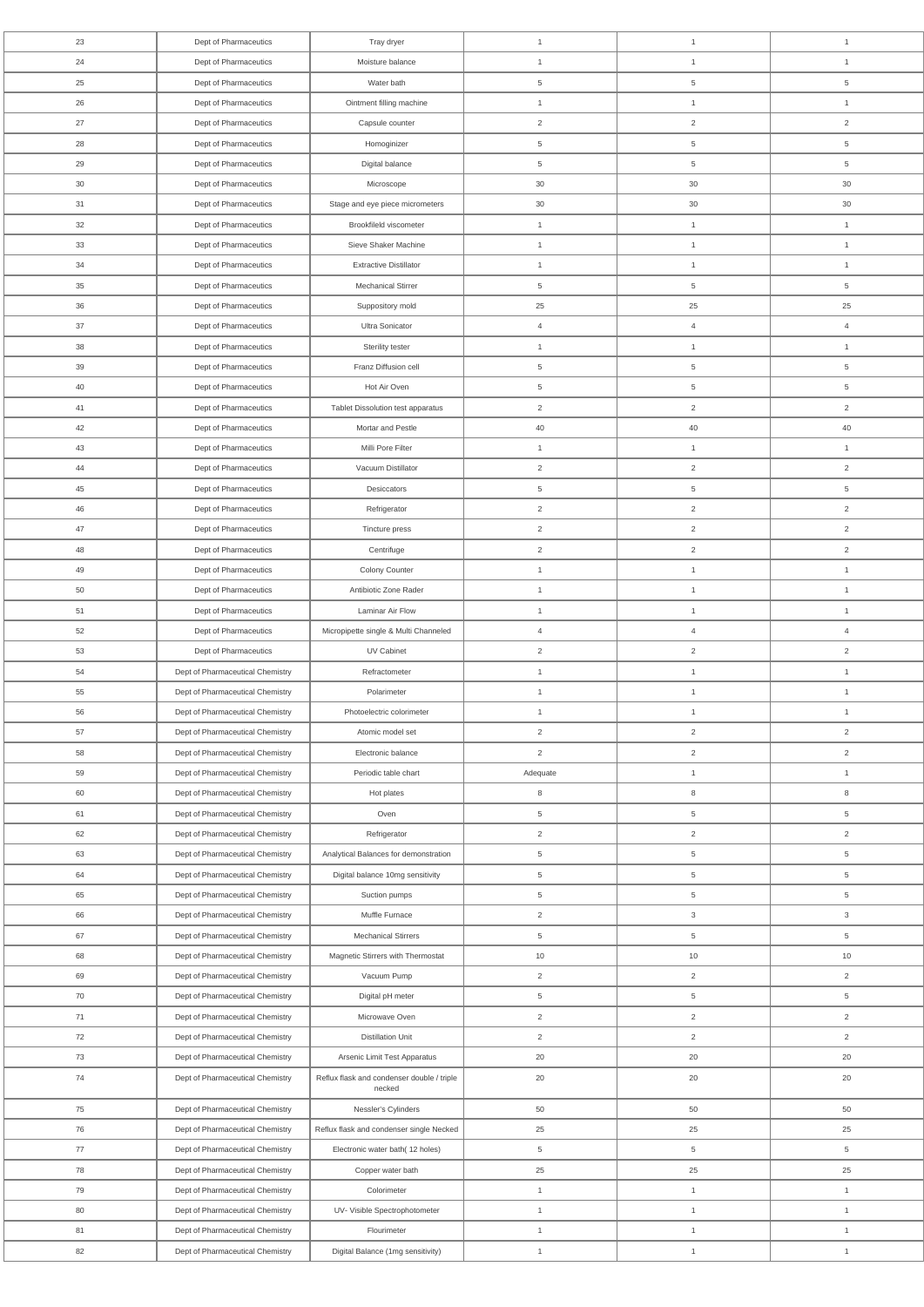| 83  | Dept of Pharmaceutical Chemistry | Nephelo Turbidity meter                                         | $\mathbf{1}$   | $\overline{1}$ | $\overline{1}$ |
|-----|----------------------------------|-----------------------------------------------------------------|----------------|----------------|----------------|
| 84  | Dept of Pharmaceutical Chemistry | Flame Photometer                                                | $\overline{1}$ | $\overline{1}$ | $\overline{1}$ |
| 85  | Dept of Pharmaceutical Chemistry | Potentiometer                                                   | $\overline{1}$ | $\overline{1}$ | $\overline{1}$ |
| 86  | Dept of Pharmaceutical Chemistry | Conductivity meter                                              | $\overline{1}$ | $\mathbf{1}$   | $\overline{1}$ |
| 87  | Dept of Pharmaceutical Chemistry | <b>HPLC</b>                                                     | $\overline{1}$ | $\mathbf{1}$   | $\overline{1}$ |
| 88  | Dept of Pharmaceutical Chemistry | HPTLC (Desirable)                                               | $\overline{1}$ | $\overline{1}$ | $\overline{1}$ |
| 89  | Dept of Pharmaceutical Chemistry | Atomic Absorption and Emission<br>spectrophotometer (Desirable) | $\overline{1}$ | $\mathbf{1}$   | $\overline{1}$ |
| 90  | Dept of Pharmaceutical Chemistry | <b>Biochemistry Analyzer (Desirable)</b>                        | $\overline{1}$ | $\overline{1}$ | $\overline{1}$ |
| 91  | Dept of Pharmaceutical Chemistry | Carbon, Hydrogen, Nitrogen Analyzer<br>(Desirable)              | $\mathbf{1}$   | 1              | $\overline{1}$ |
| 92  | Dept of Pharmaceutical Chemistry | Deep Freezer (Desirable)                                        | $\overline{1}$ | $\overline{1}$ | $\overline{1}$ |
| 93  | Dept of Pharmaceutical Chemistry | Ion-Exchanger                                                   | $\overline{1}$ | $\overline{1}$ | $\overline{1}$ |
| 94  | Dept of Pharmaceutical Chemistry | Lyophilizer (Desirable)                                         | $\overline{1}$ | $\overline{1}$ | $\overline{1}$ |
| 95  | Dept of Pharmacology             | Microscopes                                                     | 20             | 20             | 20             |
| 96  | Dept of Pharmacology             | Haemocytometer with Micropipettes                               | 20             | 20             | 20             |
| 97  | Dept of Pharmacology             | Sahli's haemocytometer                                          | 20             | 20             | 20             |
| 98  | Dept of Pharmacology             | Hutchinson's spirometer                                         | $\mathbf{1}$   | $\mathbf{1}$   | $\mathbf{1}$   |
| 99  | Dept of Pharmacology             | Spygmomanometer                                                 | 10             | 10             | 10             |
| 100 | Dept of Pharmacology             | Stethoscope                                                     | 10             | 10             | 10             |
| 101 | Dept of Pharmacology             | Different Contraceptive Devices and<br>Models                   | $\overline{1}$ | $\mathbf{1}$   | $\overline{1}$ |
| 102 | Dept of Pharmacology             | Pregnancy diagnosis kit                                         | $\overline{1}$ | $\mathbf{1}$   | $\overline{1}$ |
| 103 | Dept of Pharmacology             | Mercury thermometer                                             | 10             | 10             | 10             |
| 104 | Dept of Pharmacology             | Cell analyzer                                                   | $\overline{1}$ | $\mathbf{1}$   | $\mathbf{1}$   |
| 105 | Dept of Pharmacology             | Permanent Slides for various tissues                            | $\overline{1}$ | $\mathbf{1}$   | $\overline{1}$ |
| 106 | Dept of Pharmacology             | Models for various organs                                       | $\mathbf{1}$   | $\mathbf{1}$   | $\mathbf{1}$   |
| 107 | Dept of Pharmacology             | Specimen for various organs and systems                         | $\overline{1}$ | $\mathbf{1}$   | $\mathbf{1}$   |
| 108 | Dept of Pharmacology             | Skeleton and bones                                              | $\mathbf{1}$   | $\overline{1}$ | $\overline{1}$ |
| 109 | Dept of Pharmacology             | Muscle electrodes                                               | $\mathbf{1}$   | $\overline{1}$ | $\overline{1}$ |
| 110 | Dept of Pharmacology             | Lucas moist chamber                                             | $\mathbf{1}$   | $\overline{1}$ | $\overline{1}$ |
| 111 | Dept of Pharmacology             | Myographic lever                                                | $\mathbf{1}$   | $\overline{1}$ | $\overline{1}$ |
| 112 | Dept of Pharmacology             | Stimulator                                                      | $\overline{1}$ | $\mathbf{1}$   | $\mathbf{1}$   |
| 113 | Dept of Pharmacology             | Centrifuge                                                      | $\overline{1}$ | $\mathbf{1}$   | $\overline{1}$ |
| 114 | Dept of Pharmacology             | Sherrington's kymograph machine /<br>polyrite                   | 10             | 10             | 10             |
| 115 | Dept of Pharmacology             | Sherrington drum                                                | 10             | 10             | $10\,$         |
| 116 | Dept of Pharmacology             | Perspex bath assembly (single unit)                             | 10             | 10             | 10             |
| 117 | Dept of Pharmacology             | Aerators                                                        | 10             | 10             | 10             |
| 118 | Dept of Pharmacology             | Software packages for experiment                                | $\overline{1}$ | $\mathbf{1}$   | $\mathbf{1}$   |
| 119 | Dept of Pharmacology             | Standard graph of various drug                                  | Adequate       | $\overline{1}$ | $\overline{1}$ |
| 120 | Dept of Pharmacology             | Actophotometer                                                  | $\mathbf{1}$   | $\mathbf{1}$   | $\overline{1}$ |
| 121 | Dept of Pharmacology             | Rotarod                                                         | $\mathbf{1}$   | $\mathbf{1}$   | $\overline{1}$ |
| 122 | Dept of Pharmacology             | Pole climbing apparatus                                         | $\overline{1}$ | $\mathbf{1}$   | $\mathbf{1}$   |
| 123 | Dept of Pharmacology             | Analgesiometer (eddy's hot plate and<br>radiant heat methods)   | $\mathbf{1}$   | $\mathbf{1}$   | $\overline{1}$ |
| 124 | Dept of Pharmacology             | Convulsiometer                                                  | $\mathbf{1}$   | $\mathbf{1}$   | $\overline{1}$ |
| 125 | Dept of Pharmacology             | Plethysmograph                                                  | $\overline{1}$ | $\mathbf{1}$   | $\mathbf{1}$   |
| 126 | Dept of Pharmacology             | Digital pH meter                                                | $\overline{1}$ | $\mathbf{1}$   | $\mathbf{1}$   |
| 127 | Dept of Pharmacology             | Histamine chamber                                               | $\overline{1}$ | $\mathbf{1}$   | $\overline{1}$ |
| 128 | Dept of Pharmacology             | Metabolic cage                                                  | $\overline{1}$ | $\overline{1}$ | $\overline{1}$ |
| 129 | Dept of Pharmacology             | Dissection tray & boards                                        | 10             | 10             | $10$           |
| 130 | Dept of Pharmacology             | Stereotaxic apparatus                                           | $\mathbf{1}$   | $\mathbf{1}$   | $\mathbf{1}$   |
| 131 | Dept of Pharmacology             | Digital glucometer                                              | $\mathbf{1}$   | $\mathbf{1}$   | $\mathbf{1}$   |
| 132 | Dept of Pharmacology             | Folin- wu tubes                                                 | 60             | 60             | 60             |
| 133 | Dept of Pharmacology             | Hemostatic artery forceps                                       | 10             | 10             | 10             |
| 134 | Dept of Pharmacology             | Levers, cannula                                                 | $20\,$         | 20             | $20\,$         |
| 135 | Dept of Pharmacology             | Hypodermic syringes & needles Size<br>15,24,26G                 | $20\,$         | $20\,$         | 20             |
| 136 | Dept of Pharmacognosy            | Compound Microscope                                             | $30\,$         | 30             | $30\,$         |
| 137 | Dept of Pharmacognosy            | <b>Dissecting Microscope</b>                                    | $30\,$         | 30             | $30\,$         |
| 138 | Dept of Pharmacognosy            | Projection Microscope                                           | $\overline{2}$ | $\overline{2}$ | $\overline{2}$ |
| 139 | Dept of Pharmacognosy            | <b>Binocular Microscope</b>                                     | $\mathbf{1}$   | $\mathbf{1}$   | $\mathbf{1}$   |
| 140 | Dept of Pharmacognosy            | Polarized Microscope                                            | $\mathbf{1}$   | $\mathbf{1}$   | $\mathbf{1}$   |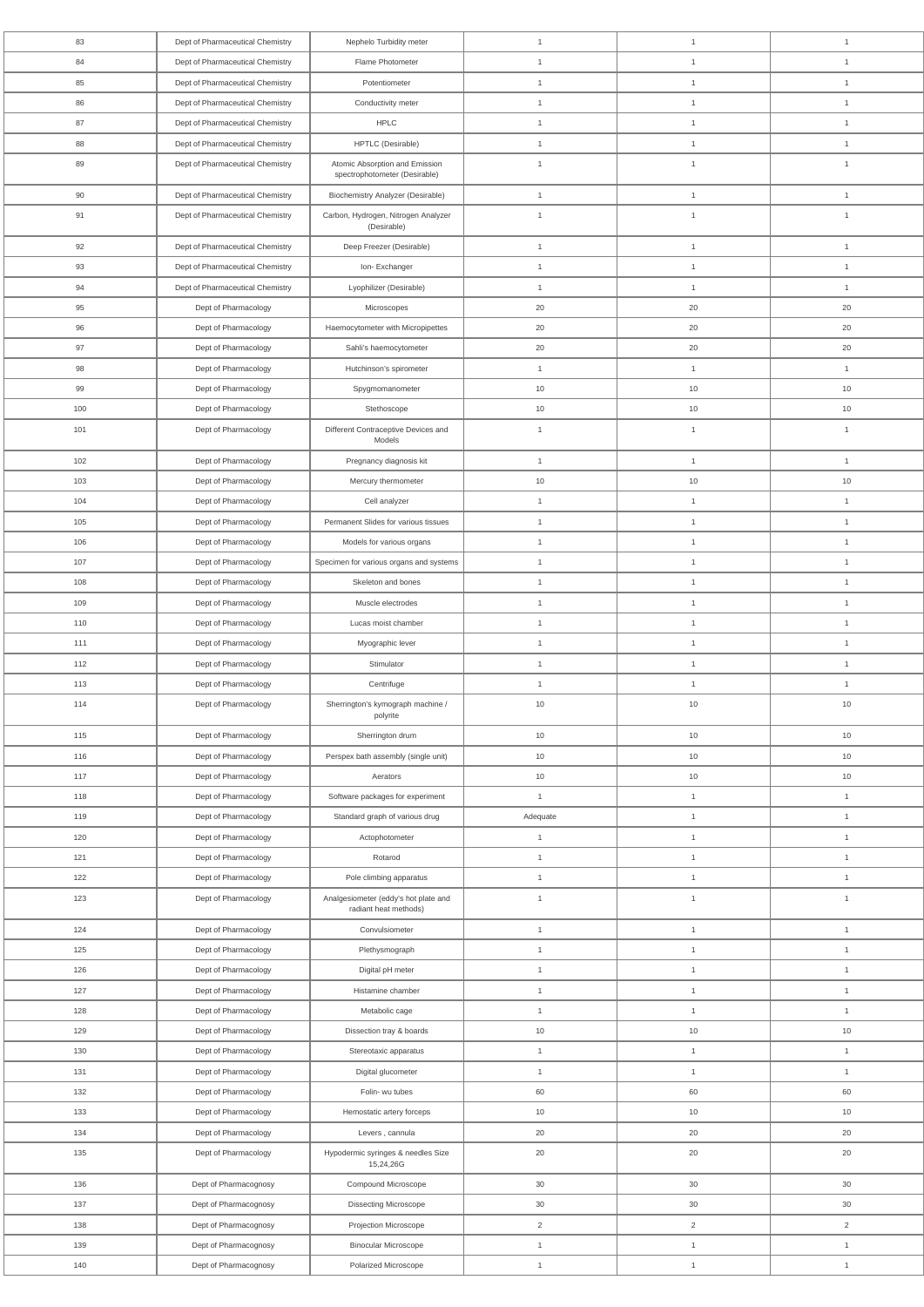| 141 | Dept of Pharmacognosy     | Electronic Digital balance                                      | $\overline{2}$ | $\overline{2}$ | $\overline{2}$ |
|-----|---------------------------|-----------------------------------------------------------------|----------------|----------------|----------------|
| 142 | Dept of Pharmacognosy     | Autoclave                                                       | $\overline{2}$ | $\overline{2}$ | $\overline{2}$ |
| 143 | Dept of Pharmacognosy     | Hot air oven                                                    | 2              | $\overline{a}$ | $\overline{2}$ |
| 144 | Dept of Pharmacognosy     | Refrigerator                                                    | $\mathbf{1}$   | $\mathbf{1}$   | $\mathbf{1}$   |
| 145 | Dept of Pharmacognosy     | Zone reader                                                     | $\mathbf{1}$   | $\mathbf{1}$   | $\mathbf{1}$   |
| 146 | Dept of Pharmacognosy     | Digital pH Meter                                                | $\mathbf{1}$   | $\mathbf{1}$   | $\mathbf{1}$   |
| 147 | Dept of Pharmacognosy     | Colorimeter                                                     | $\mathbf{1}$   | $\mathbf{1}$   | $\mathbf{1}$   |
| 148 | Dept of Pharmacognosy     | Sterility testing unit                                          | $\mathbf{1}$   | $\mathbf{1}$   | $\mathbf{1}$   |
| 149 | Dept of Pharmacognosy     | Camera lucida                                                   | 20             | 20             | 20             |
| 150 | Dept of Pharmacognosy     | Eye piece micrometer                                            | 20             | 20             | 20             |
| 151 | Dept of Pharmacognosy     | Stage micrometer                                                | 20             | 20             | 20             |
| 152 | Dept of Pharmacognosy     | Muffle furnace                                                  | $\mathbf{1}$   | $\mathbf{1}$   | $\mathbf{1}$   |
| 153 | Dept of Pharmacognosy     | Moisture balance                                                | $\mathbf{1}$   | $\mathbf{1}$   | $\mathbf{1}$   |
| 154 | Dept of Pharmacognosy     | <b>Heating Mantles-Small</b>                                    | $\overline{4}$ | $\overline{4}$ | $\overline{4}$ |
| 155 | Dept of Pharmacognosy     | Vacuum pump                                                     | 2              | $\overline{2}$ | 2              |
| 156 | Dept of Pharmacognosy     | Micropipette single & Multi Channeled                           | $\overline{c}$ | $\overline{2}$ | $\overline{2}$ |
| 157 | Dept of Pharmacognosy     | Micro Centrifuge                                                | $\mathbf{1}$   | $\mathbf{1}$   | $\mathbf{1}$   |
| 158 | Dept of Pharmacognosy     | Electric water bath                                             | $\overline{4}$ | $\overline{4}$ | $\overline{4}$ |
| 159 | Dept of Pharmacognosy     | Hot plate                                                       | $\overline{4}$ | $\overline{4}$ | $\overline{4}$ |
| 160 | Dept of Pharmacognosy     | Microtome rotary                                                | $\mathbf{1}$   | $\mathbf{1}$   | $\mathbf{1}$   |
| 161 | Dept of Pharmacognosy     | Mixer grinder                                                   | 2              | $\overline{2}$ | $\overline{2}$ |
| 162 | Dept of Pharmacognosy     | UV Cabinet                                                      | $\overline{2}$ | $\overline{2}$ | $\overline{2}$ |
| 163 | Dept of Pharmacognosy     | Water Distillation unit                                         | $\mathbf{1}$   | $\mathbf{1}$   | $\mathbf{1}$   |
| 164 | Dept of Pharmacognosy     | Cutter Mill (Bark and seed grinder)                             | $\mathbf{1}$   | $\mathbf{1}$   | $\mathbf{1}$   |
| 165 | Dept of Pharmacognosy     | Medicinal Plant Chart                                           | Adequate       | 20             | 20             |
| 166 | Dept of Pharmacognosy     | Models                                                          | Adequate       | 20             | 20             |
| 167 | Dept of Pharmacognosy     | <b>Permanent Slide</b>                                          | Adequate       | 20             | 20             |
| 168 | Dept of Pharmacognosy     | Sonicator                                                       | $\mathbf{1}$   | $\mathbf{1}$   | $\mathbf{1}$   |
| 169 | Dept of Pharmacognosy     | Electrophoresis                                                 | $\mathbf{1}$   | $\mathbf{1}$   | $\mathbf{1}$   |
| 170 | Dept of Pharmacognosy     | Fermentor                                                       | $\mathbf{1}$   | $\mathbf{1}$   | $\mathbf{1}$   |
| 171 | Dept of Pharmacognosy     | Rotary Shaker                                                   | $\mathbf{1}$   | $\mathbf{1}$   | $\mathbf{1}$   |
| 172 | Dept of Pharmacy Practice | Autoclave sterilizer                                            | $\mathbf{1}$   | $\mathbf{1}$   | $\mathbf{1}$   |
| 173 | Dept of Pharmacy Practice | Hot air oven                                                    | $\mathbf{1}$   | $\mathbf{1}$   | $\mathbf{1}$   |
| 174 | Dept of Pharmacy Practice | Membrane filter                                                 | $\mathbf{1}$   | $\mathbf{1}$   | $\mathbf{1}$   |
| 175 | Dept of Pharmacy Practice | Centrifuge                                                      | $\mathbf{1}$   | $\mathbf{1}$   | $\mathbf{1}$   |
| 176 | Dept of Pharmacy Practice | Filling Machine                                                 | $\mathbf{1}$   | $\mathbf{1}$   | $\overline{1}$ |
| 177 | Dept of Pharmacy Practice | Sealing Machine                                                 | $\mathbf{1}$   | $\mathbf{1}$   | $\mathbf{1}$   |
| 178 | Dept of Pharmacy Practice | Glucometer                                                      | $\mathbf{1}$   | $\mathbf{1}$   | $\mathbf{1}$   |
| 179 | Dept of Pharmacy Practice | Sintered glass funnel with complete<br>filtering assemble       | Adequate       | $\mathbf{1}$   | $\mathbf{1}$   |
| 180 | Dept of Pharmacy Practice | Small disposable membrane filter for IV<br>admixture filtration | Adequate       | $\mathbf{1}$   | $\mathbf{1}$   |
| 181 | Dept of Pharmacy Practice | Vacuum pump                                                     | $\mathbf{1}$   | $\mathbf{1}$   | $\mathbf{1}$   |
| 182 | Dept of Pharmacy Practice | Surgical dressing                                               | Adequate       | $\mathbf{1}$   | $\mathbf{1}$   |
| 183 | Dept of Pharmacy Practice | pH meter                                                        | $\mathbf{1}$   | $\mathbf{1}$   | $\mathbf{1}$   |
| 184 | Dept of Pharmacy Practice | Blood Pressure Apparatus and<br>stethoscope                     | 10             | 10             | $10$           |
| 185 | Dept of Pharmacy Practice | Clinical thermometer                                            | $10$           | 10             | $10$           |

Details of the workshops/ Seminars/ Conferences/ Guest Lectures conducted for the past 3 years

| S.No | <b>Type of Activity</b> | Title of the event                                                    | Year        | <b>Duration (in days)</b> | <b>Number of Participants</b> |
|------|-------------------------|-----------------------------------------------------------------------|-------------|---------------------------|-------------------------------|
|      | Guest lecture           | Guidance For students on personality development and interviews skill | 2020 - 2021 |                           | 63                            |
| 2    | Seminar                 | Opportunity in pharmacy industry                                      | 2020 - 2021 |                           | 57                            |
| 3    | Guest lecture           | Guidance for students on personality development and interview skills | 2020 - 2021 |                           | 98                            |
|      | Workshop                | Trible and Rural student development program                          | 2020 - 2021 | 2                         | 95                            |
| 5    | Seminar                 | personality development and self assesments                           | 2020 - 2021 |                           | 98                            |
| 6    | Seminar                 | Opportunity in pharmacy industry                                      | 2019 - 2020 |                           | 100                           |
|      | Seminar                 | personality development and self assesments                           | 2019 - 2020 |                           | 100                           |
|      | Workshop                | Tribal and Rural student Development programme                        | 2019 - 2020 | $\overline{2}$            | 100                           |
| 9    | Workshop                | student induction programme                                           | 2019 - 2020 |                           | 100                           |
| 10   | Guest lecture           | process for joining defense academy                                   | 2019 - 2020 |                           | 100                           |
| 11   | Guest lecture           | Guidance For students on personality development and interviews skill | 2019 - 2020 |                           | 100                           |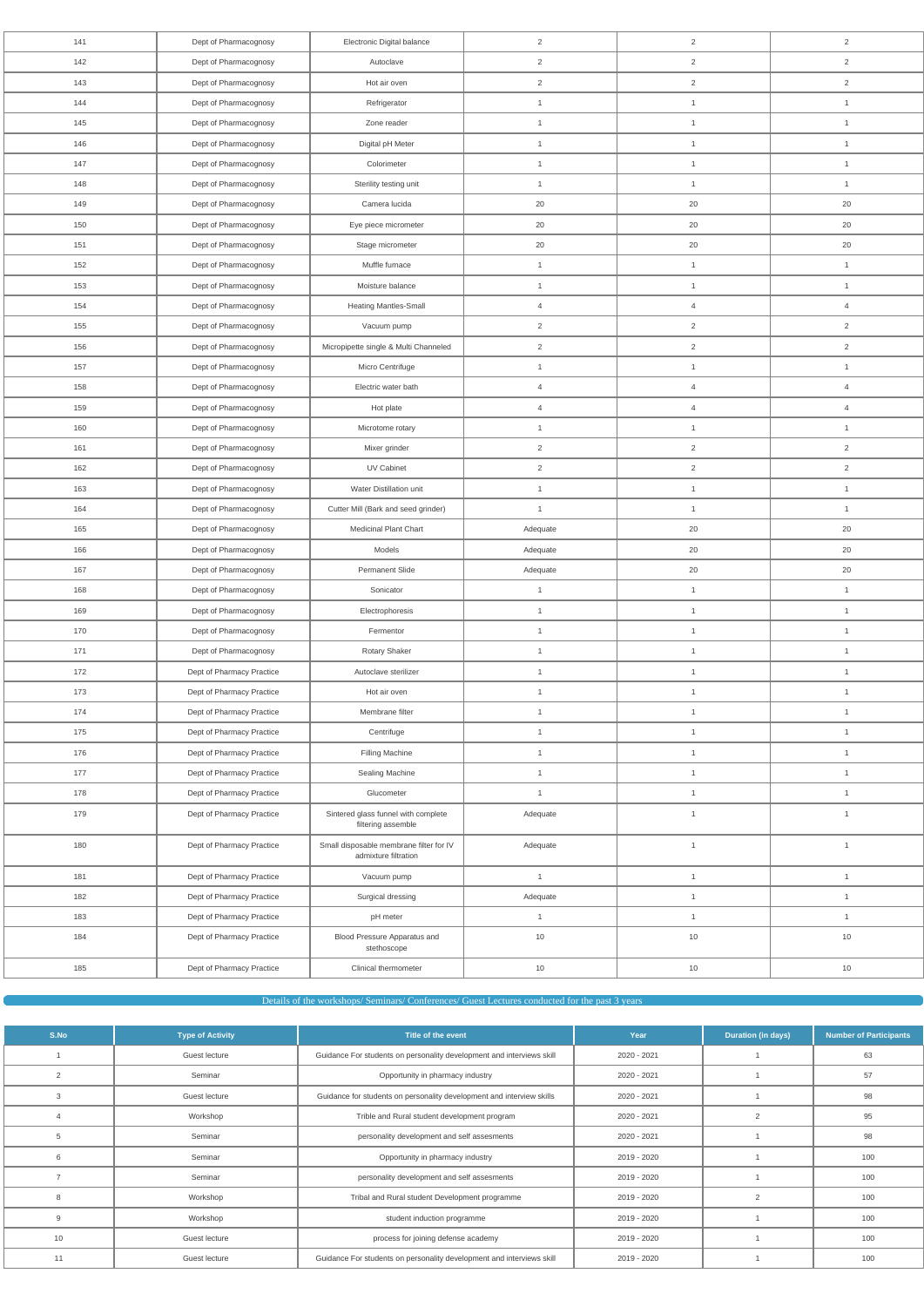#### Details of the workshops/ Seminars/ Conferences/ Guest Lectures Attended for the past 3 years

| S.No | <b>Type of Activity</b> | Name of the Faculty        | Title of the event                                                                  | Year        | <b>Date</b> | <b>Place</b>                            |
|------|-------------------------|----------------------------|-------------------------------------------------------------------------------------|-------------|-------------|-----------------------------------------|
|      | Conference              | MrPraneta Ravindra Desale  | INTERNATIONAL E CONFERENCE ON CHALLENGES<br>IN HIGH EDUCATION DURING COVID LOCKDOWN | 2020 - 2021 | 21-10-2020  | Jalgaon                                 |
|      | Seminar                 | Mr Praneta Ravindra Desale | internation e seminar on global pharma business                                     | 2019 - 2020 | 05-06-2020  | chopda                                  |
|      | Conference              | MrPraneta Ravindra Desale  | INTERNATIONAL E CONFERENCE ON CHALLENGES<br>IN HIGH EDUCATION DURING COVID LOCKDOWN | 2019 - 2020 | 15-05-2020  | <b>GOVTOF</b><br>MAHARASHTF<br>AMRAVATI |
|      | Workshop                | MrPraneta Ravindra Desale  | NATIONAL LEVEL FACULTY DEVELOPMENT<br>PROGRAM WORKSHOP ON E LEARNING                | 2019 - 2020 | 27-05-2020  | LATUR                                   |

# Details of the Research papers presented in the workshops/ Seminars/ Conferences for the past 3 years

| S.No | Name of the Faculty/Student | Title of the paper | Name of the work shop/ Seminars/<br><b>Conferences</b> | Year        | <b>Date</b> | <b>Place</b> | <b>Grant (Amount in INR) received</b><br>from Funding agency |
|------|-----------------------------|--------------------|--------------------------------------------------------|-------------|-------------|--------------|--------------------------------------------------------------|
|      |                             |                    | Nil                                                    | 2020 - 2021 | 22-07-2020  | Nil          |                                                              |
|      | nıl                         |                    |                                                        | 2019 - 2020 | 30-01-2021  | nıı          |                                                              |

#### Details of the Extension & out reach programs conducted for the past 3 years

| S.No | <b>Name of the Activity</b> | <b>Collaborating Organization</b> | Year        | No.of Teacher's Participated   No.of Student's Participated |  |
|------|-----------------------------|-----------------------------------|-------------|-------------------------------------------------------------|--|
|      |                             |                                   | 2020 - 2021 |                                                             |  |
|      |                             | nıl                               | 2019 - 2020 |                                                             |  |

| <b>Sports</b>                                     |                     |            |               |              |  |  |  |
|---------------------------------------------------|---------------------|------------|---------------|--------------|--|--|--|
|                                                   |                     |            |               |              |  |  |  |
| Facilities available for conducting sports events |                     | <b>Yes</b> |               |              |  |  |  |
| Name                                              | <b>MR DEORE R J</b> |            | Qualification | <b>B</b> Ped |  |  |  |
| <b>Experience (in Years)</b>                      | 20                  |            |               |              |  |  |  |
|                                                   |                     |            |               |              |  |  |  |

#### **Details of Physical Director**

| S.Nb | <b>Activity</b> | <b>Name of the Activity</b> | Year        | No. of Teacher's Participated   No. of Student's Participated |  |
|------|-----------------|-----------------------------|-------------|---------------------------------------------------------------|--|
|      | Conducted       |                             | 2020 - 2021 |                                                               |  |
|      | Conducted       |                             | 2019 - 2020 |                                                               |  |

|                                                                                    | Details of the Anti-Ragging cell         |                                                                    |                |  |  |  |
|------------------------------------------------------------------------------------|------------------------------------------|--------------------------------------------------------------------|----------------|--|--|--|
| Name of the Chairperson of Anti-ragging cell                                       | <b>Praneta Ravindra Desale</b>           | No. of meeting in a year                                           | $\overline{2}$ |  |  |  |
| Is Information provided on website and prospectus of the<br>institute?             | Yes                                      | Case reported in previous years                                    | <b>No</b>      |  |  |  |
| If yes, status of the case (Pending/Closed)                                        | <b>Closed</b>                            |                                                                    |                |  |  |  |
| (Copy of the Orders for having Constituted the Committee)                          |                                          | <b>View</b>                                                        |                |  |  |  |
|                                                                                    |                                          |                                                                    |                |  |  |  |
|                                                                                    | Details of the Gender Sensitization cell |                                                                    |                |  |  |  |
| Name of the Chairperson of Cell                                                    | Miss.s.s.patil                           | No. of activities in a year (Workshop/Guest<br>lecture/orientation | 5              |  |  |  |
| No. of meeting in a year                                                           | 12                                       | Case reported in previous years                                    | <b>No</b>      |  |  |  |
| If yes, status of the case (Pending/Closed)                                        | <b>Closed</b>                            |                                                                    |                |  |  |  |
| (Copy of the Orders for having Constituted the Committe as per SAKSHAM Guidelines) |                                          | <b>View</b>                                                        |                |  |  |  |
| Details of Anti-discrimination cell                                                |                                          |                                                                    |                |  |  |  |

|  |  | Case reported in previous years |  |
|--|--|---------------------------------|--|
|  |  |                                 |  |

**Case Reports If yes, status of the case (Pending/Closed) Closed** 

**(Copy of the Orders for having the Constituted the Committee)** [View](https://dgpm.nic.in/institute/getmongoPdfFile.do?renreceiptid=24e709c0-11bd-4ad8-96e3-78ce3d4b4c9d&tablename=antidiscrimination)

Details of Placement and Career Guidance cell

| Name of the Placement Officer                         | <b>Praneta Ravindra Desale</b> | Mobile Number of the Placement officer           | 9767636703 |
|-------------------------------------------------------|--------------------------------|--------------------------------------------------|------------|
| No. of students Participated                          |                                | No. of the Student Placed                        | 15         |
| Percentage of placement                               | 50                             | No. of Companies participated in Placement Drive |            |
| (Copy of the Constitution to be enclosed as Annexure) |                                | <b>View</b>                                      |            |

|  |  | Details of information available on College website |
|--|--|-----------------------------------------------------|
|  |  |                                                     |

| Dean/Principal                                | YES | <b>Teaching staff</b>                                                             | <b>YES</b> |
|-----------------------------------------------|-----|-----------------------------------------------------------------------------------|------------|
| Affiliated university and its VC & Registrar  | YES | List of students admitted category wise (UG & PG)in<br>current and previous years | <b>YES</b> |
| Results of all examinations in previous years | YES | Details of members of the Anti Ragging Committee                                  |            |